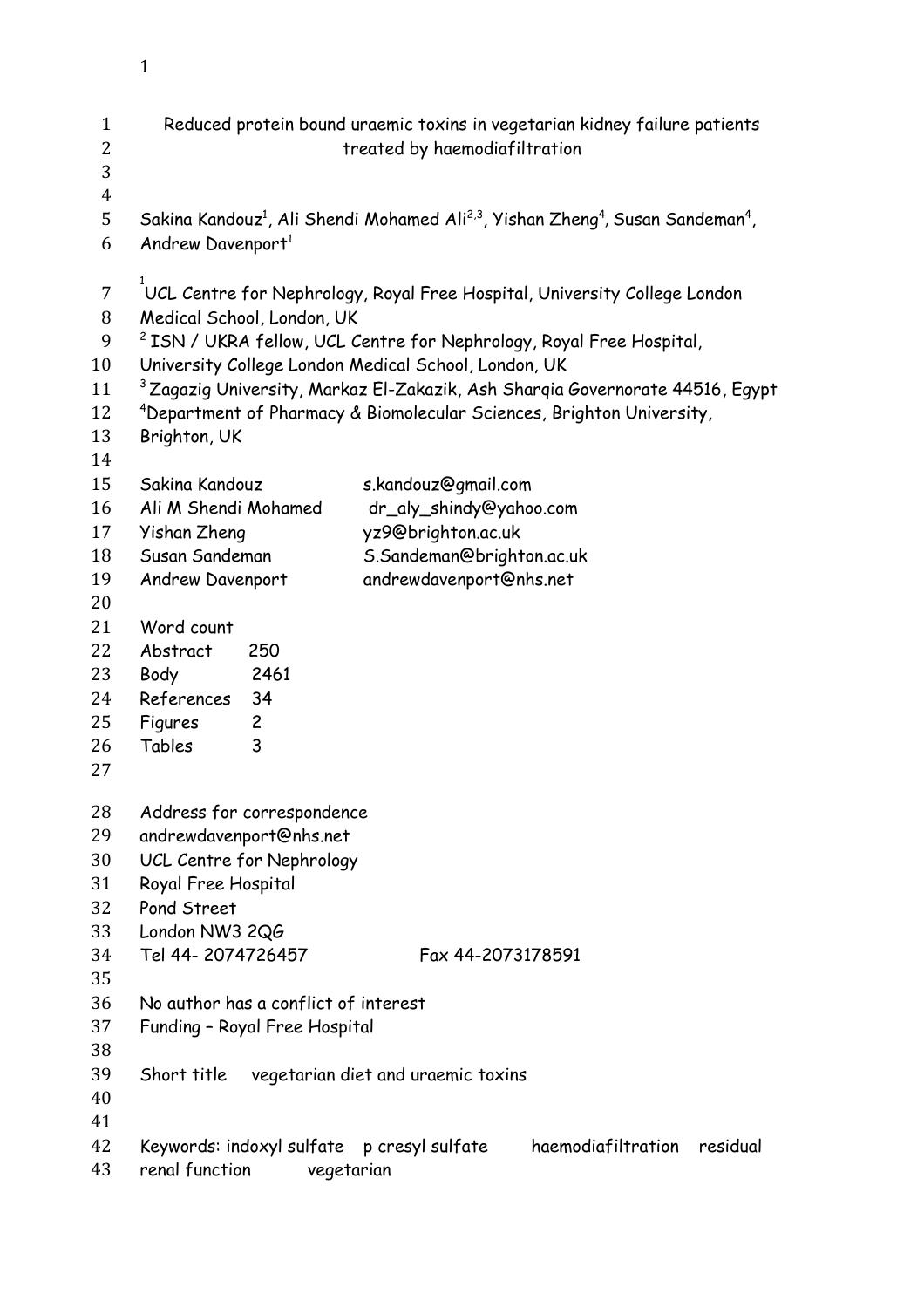| v<br>I<br>i<br>I |
|------------------|
| I<br>I           |

| 44<br>45 | Abstract                                                                                          |
|----------|---------------------------------------------------------------------------------------------------|
| 46<br>47 | Introduction Indoxyl sulfate (IS) and p cresyl sulfate (PCS) are protein bound                    |
| 48       | toxins which accumulate with chronic kidney disease. Haemodiafiltration (HDF)                     |
| 49       | increases middle molecule clearances and has been suggested to increase IS and                    |
| 50       | PCS clearance. We therefore wished to establish whether higher convective                         |
| 51       | clearances with HDF would reduce IS and PCS concentrations.                                       |
| 52       | We measured total plasma IS and PCS in a cohort of 138 CKD5d<br><u>Methods</u>                    |
| 53       | patients treated by On-line HDF (OI-HDF), by HPLC.                                                |
| 54       | <b>Findings</b><br>Mean patient age was 64.6±16.5 years, 60.1% male, 57.3%                        |
| 55       | diabetic, median dialysis vintage 25.9 months (12.4-62.0). The mean ICS                           |
| 56       | concentration was 79.8±56.4 umol/l and PCS 140.3±101.8 umol/l. On multivariate                    |
| 57       | analysis, IS was associated with serum albumin ( $\beta$ 4.31, $p$ <0.001), and negatively        |
| 58       | with residual renal function ( $\beta$ -4.1, p=0.02) and vegetarian diet( $\beta$ -28.3, p=0.048) |
| 59       | and PCS negatively with log CRP ( $\beta$ -75.8, p<0.001) and vegetarian diet ( $\beta$ -109,     |
| 60       | p=0.001). Vegetarian patients had lower IS and PCS levels (median 41.5 (24.2-                     |
| 61       | 71.9) vs 78.1 (49.5-107.5) and PCS (41.6 (14.2-178.3) vs 127.3 (77.4-205.6)                       |
| 62       | umol/l respectively, p<0.05. Vegetarian patients had lower preOl-HDF serum                        |
| 63       | urea, and phosphate (13.8 ±3.8vs 18.4 ±5.2 mmol/l, and 1.33 ±0.21 vs1.58 ±0.45                    |
| 64       | mmol/l), and estimated urea nitrogen intake (1.25±0.28 vs 1.62 ±0.5 g/kg/day)                     |
| 65       | respectively, all p<0.05                                                                          |
| 66       | Plasma IS and PCS concentrations were not lower with OI-HDF<br><b>Conclusions</b>                 |
| 67       | compared to previous studies in haemodialysis patients. However those eating a                    |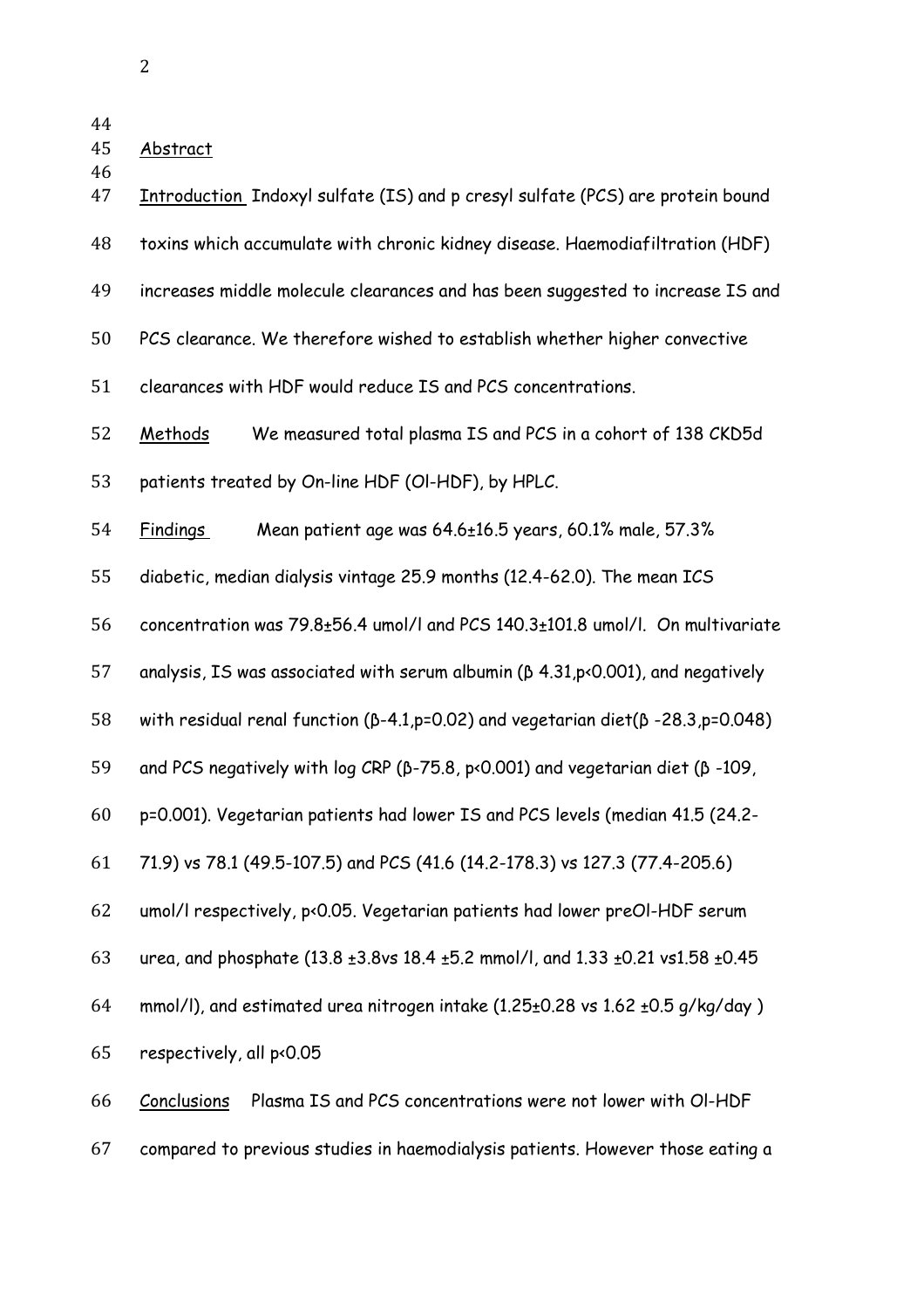Introduction

| 68 | vegetarian diet had reduced IS and PCS concentrations. Although this could be |
|----|-------------------------------------------------------------------------------|
| 69 | due to differences in dietary protein intake, a vegetarian diet may also      |
| 70 | potentially reduce IS and PCS production by the intestinal microbiome.        |
| 71 |                                                                               |
| 72 |                                                                               |
|    |                                                                               |

## Chronic kidney disease (CKD) leads to the accumulation of nitrogenous waste products of metabolism. The mortality of CKD patients treated by dialysis (CKD5d) remains high, and intuitively a greater amount of dialysis designed to remove these toxins would be expected to increase patient survival. The National Co-operative Dialysis Study (NCDS), demonstrated that short term patient outcomes were determined by the time averaged urea concentration. The results from the NCDS were used to define a critical threshold for haemodialysis urea clearance as a sessional Kt/Vurea [12]. However a subsequent randomised prospective haemodialysis study (HEMO study) [3], did not show that higher dialyzer urea clearances improved patient survival.

 Although urea accumulation can lead to carbamylation of haemoglobin and other proteins [4,5], urea is only one of a number of potential toxins that accumulate in CKD5d patients [6]. Serum beta 2 microglobulin, a middle sized azotaemic toxin, has been linked to an increased cardiovascular mortality and secondary analysis of the HEMO study also reported an association between increasing serum beta 2 microglobulin concentrations and mortality [7]. Although this effect of increasing beta 2 microglobulin may be due to loss of residual renal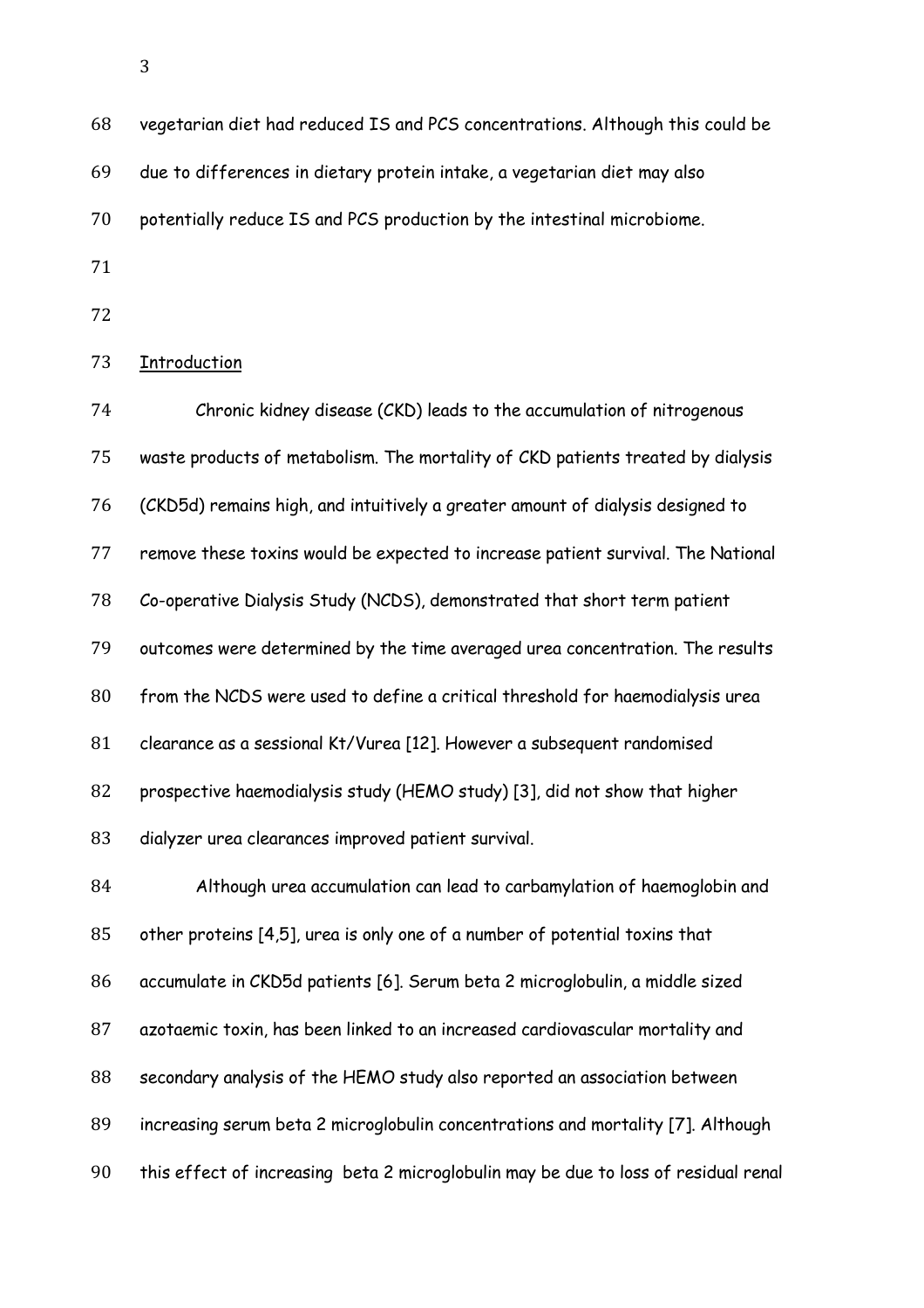function, or inflammatory states, rather than reduced dialyzer beta 2 microglobulin clearance.

| 93  | As the prospective randomised Membrane Permeability Outcome (MPO)                  |
|-----|------------------------------------------------------------------------------------|
| 94  | trial was designed to compare high and low flux dialyzers did not observe any      |
| 95  | overall survival advantage with high flux dialyzers [8]. Although                  |
| 96  | haemodiafiltration, which increases middle sized solute clearances [9], was        |
| 97  | described more than 50 years ago [10], it is only in recent times that             |
| 98  | haemodiafiltration has become an established treatment for many patients in        |
| 99  | Europe. Studies delivering the highest convective clearances reported a survival   |
| 100 | benefit for on-line haemodiafiltration (OI-HDF) [11], whereas trials delivering    |
| 101 | lower convective doses did not [12]. Although these studies differed in patient    |
| 102 | characteristics including age, dialysis vintage and residual renal function, there |
| 103 | was a suggestion that OI-HDF, by improving the spectrum of azotaemic toxin         |
| 104 | removal may increase dialysis patient survival [13]. There has been debate as to   |
| 105 | whether HDF increases clearance of indoxyl sulfate and p-cresyl sulfate, with      |
| 106 | some studies reporting increased clearance [14].                                   |
| 107 | As such we wished to determine whether there was an effect of                      |
| 108 | convection on the removal of these protein bound azotaemic toxins.                 |
| 109 |                                                                                    |
| 110 | Patients and methods                                                               |
| 111 | We measured total plasma indoxyl sulfate and p-cresylsulfate in 138                |
| 112 | established chronic kidney dialysis patients attending for routine outpatient Ol-  |
|     |                                                                                    |

HDF treatments under the care of the Royal Free Hospital, using Fresenius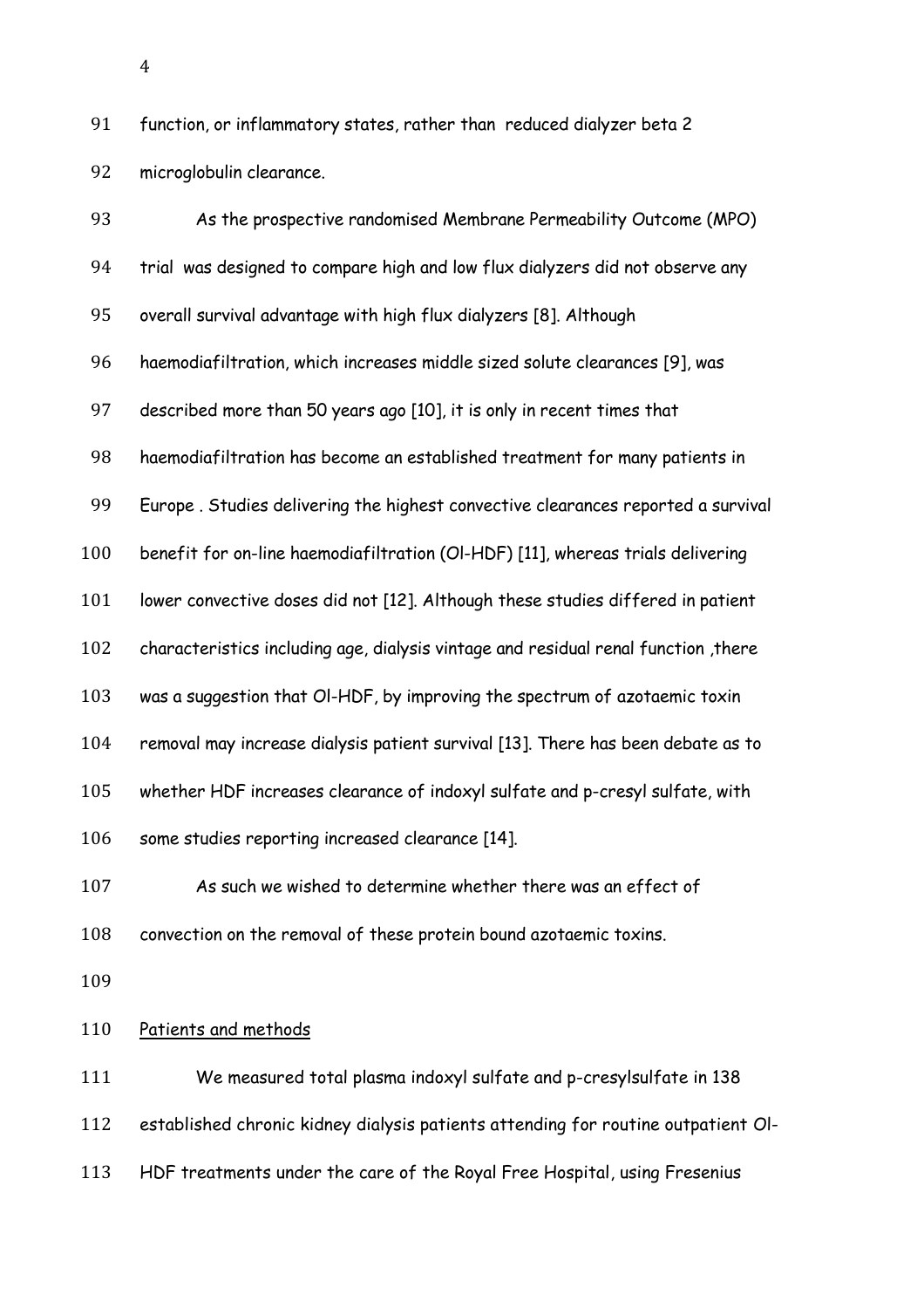| 114 | 4008H, 5008 (Fresenius AG, Bad Homburg, Germany) or BBraun Dialogue+                                  |
|-----|-------------------------------------------------------------------------------------------------------|
| 115 | (BBraun, Melsungen, Germany) dialysis machines, with high flux polysulphone                           |
| 116 | dialyzers (Nipro, Osaka, Japan) [15], and anticoagulated with tinzaparin (Leo                         |
| 117 | Laboratories, Market Harborough, UK) [16]. Ultrapure quality water was used                           |
| 118 | for all treatments.                                                                                   |
| 119 | Serum biochemistry samples were analysed with a standard multi-channel                                |
| 120 | biochemical analyzer (Roche Integra, Roche diagnostics, Lewes, UK), using the                         |
| 121 | bromocresol green method for albumin determination, and the same assay for C                          |
| 122 | reactive protein (CRP) as the UK National Amyloid Centre. Haemoglobin (Hb) was                        |
| 123 | measured by the sodium lauryl sulphate-Hb method (XE-2100 Sysmex                                      |
| 124 | Corporation, Kobe, Japan) [17]. Serum beta-2-microglobulin was measured by                            |
| 125 | rate nephelometry (www.Dako.com, Image 800 analyser, Beckman Coulter, High                            |
| 126 | Wycombe, UK). Dialysate sodium delivery was checked by flame photometry and                           |
| 127 | ion electrophoresis [18]. Patients were weighed pre and post haemodiafiltration                       |
| 128 | using regularly calibrated scales and extracellular water to total body water                         |
| 129 | measured with multifrequency bioelectrical impedance (Biospace 720, Biospace,                         |
| 130 | Seoul, Korea) [19]. Protein nitrogen accumulation was estimated from pre and                          |
| 131 | post dialysis urea concentrations and body water, and then normalised for body                        |
| 132 | weight (nPNA) [20].                                                                                   |
| 133 | Patients were reviewed by renally qualified dieticians, and dietary                                   |
| 134 | histories obtained by patient dietary recall. Residual renal function was                             |
| 135 | measured from timed urine collections obtained between the 1 <sup>st</sup> and 2 <sup>nd</sup> OI-HDF |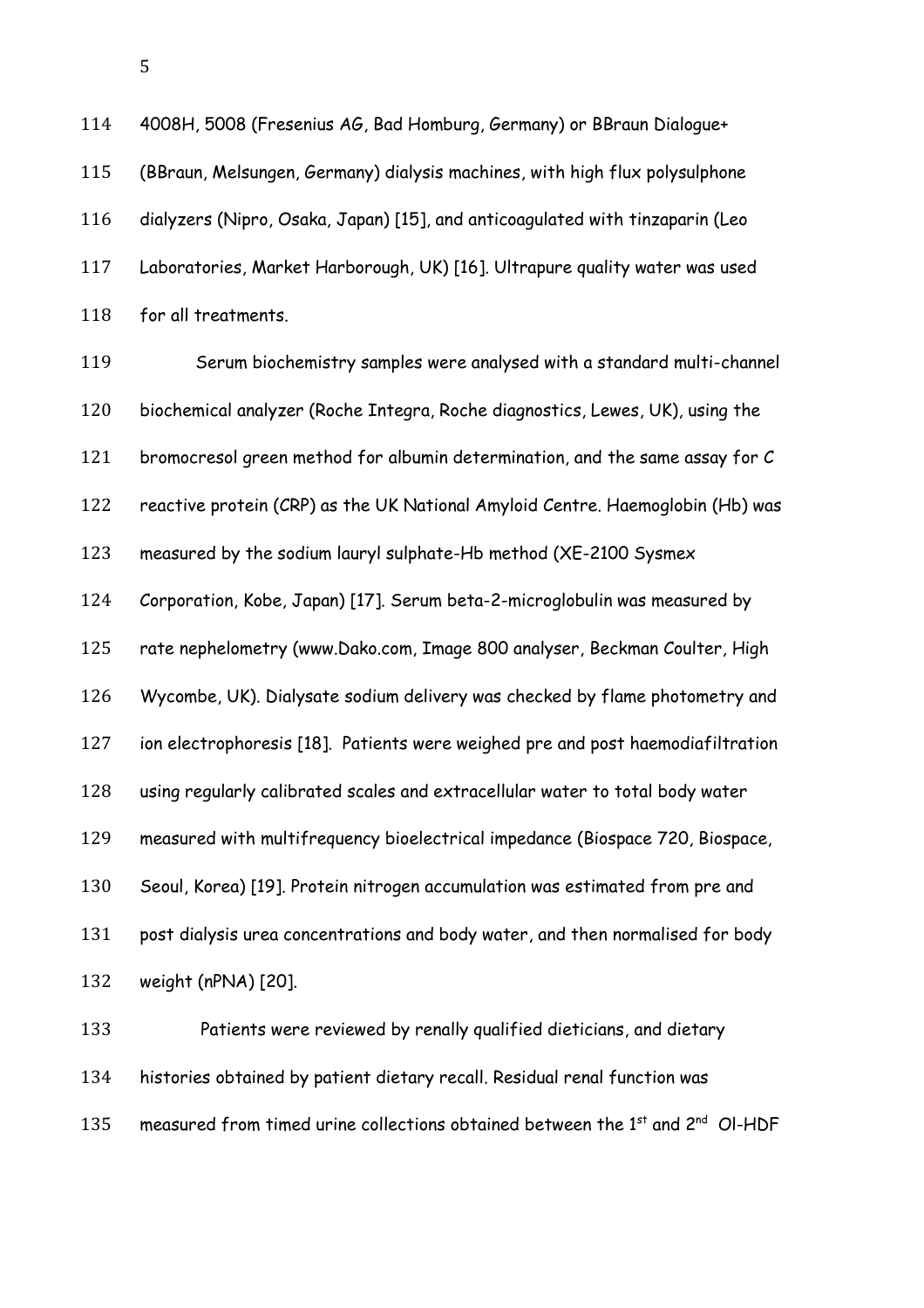treatments of the week with corresponding blood tests, and expressed as the average of urea and creatinine clearance.

 Indoxyl sulfate (IS) and p cresyl sulfate (p-CS) were measured by high pressure liquid chromatography (HPLC). In brief 200 ul plasma samples were incubated for 5 minutes at room temperature with 20uL of competitive inhibitor sodium caprylate (0.24 umol/l). 20uL of Internal standard naphthalene sulphonic acid (0.5 mmol/l) was added. Samples were deproteinated by addition of 2 ml ice cold acetone, centrifugation at 4000 rpm for 10 minutes followed by the addition of 2 ml ice cold dichloromethane to the resulting supernatant and further centrifugation at 4000 rpm for 10 minutes. The top aqueous phase was removed, stabilised with 20uL of 1M HCl and placed in a Waters 717 plus auto-147 sampler (Waters Corporation, Milford, Massachusetts, USA) set at 15°C, 10 µl sample injection, 20 minutes run time, 10 minutes delay. Samples were injected onto a Fortis C18 column (150 x 4.6 OD, 3 mM) (Fortis Technologies Ltd, Neston, Cheshire, UK) for peak separation using a Perkin Elmer Series 200 quaternary gradient pump (Perkin Elmer Life and Analytical Sciences, Shelton, Connecticut, USA) to control a mobile phase of A (0.2% trifluoroacetic acid in water) and B(0.2% trifluoroacetic acid in acetonitrile) with a gradient flow of %A/B 85/15 for 5 minutes, 80/20 for 5 minutes, 0/100 for 2 minutes at 0.6 ml/minute flow rate, 0/100 for 3 minutes at 0.8 ml/min flow rate and 86/15 for 2 minutes at 1 ml/minute flow rate. A Waters 2475 multi wavelength fluorescence detector was used to detect IS and internal standard at 280/360 nm and p-CS at 260/296 nm excitation/emission wavelength. TotalChrom Navigator-900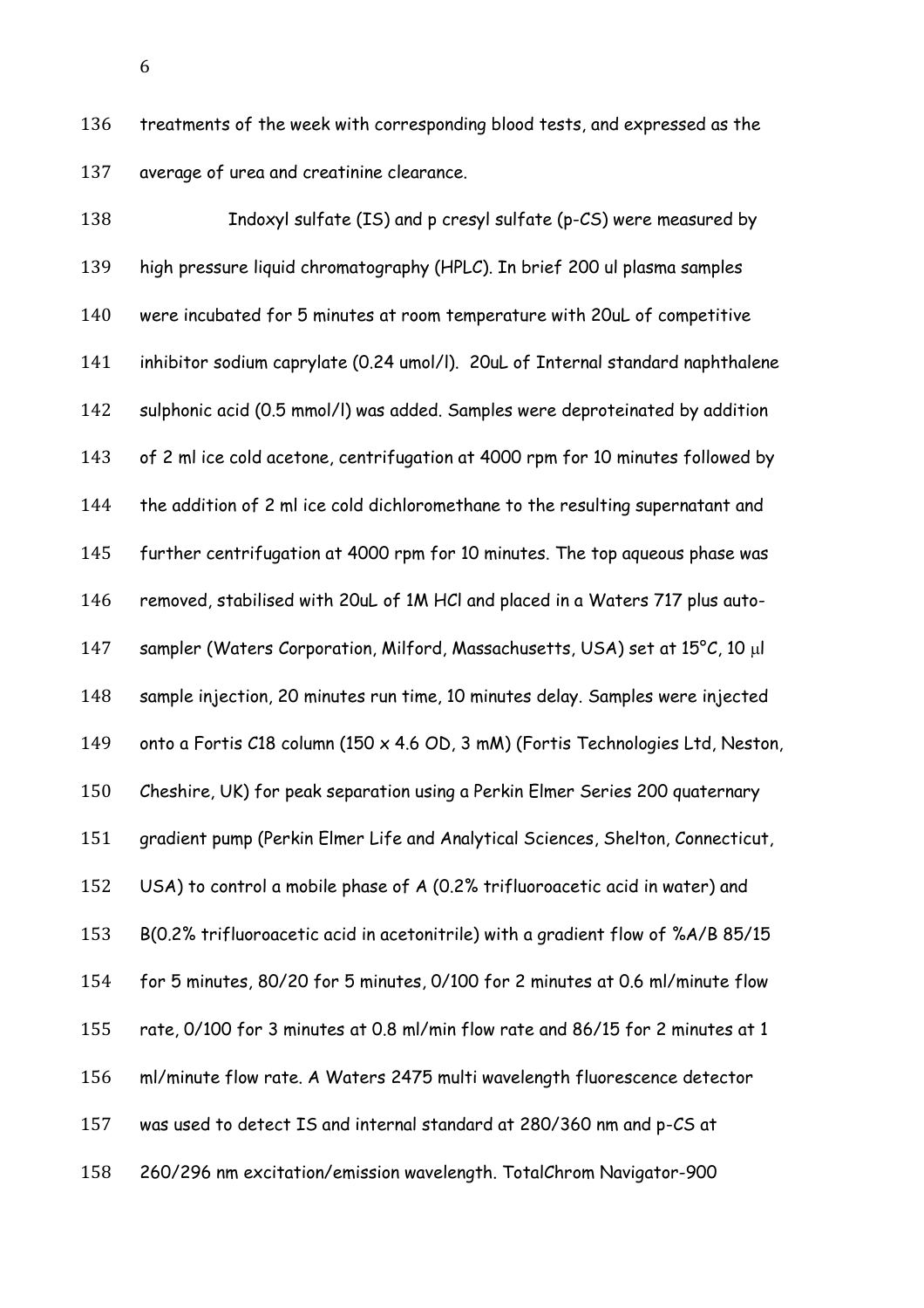| 159 | software (Perkin Elmer Life and Analytical Sciences, Shelton, Connecticut, USA) |
|-----|---------------------------------------------------------------------------------|
| 160 | was used to collate the peak data via a PE Nelson 900 Series interface [21].    |
| 161 |                                                                                 |

Statistical analysis

 All categorical data were reported as number (percentage) and numeric 164 data as mean ± standard deviation (SD). Comparison between two groups was performed with t test or Mann-Whitney U test for non-normally and non- parametric distributed variables, or Chi square test with Yates' correction. Nonparametric variables were log transformed for correlation analysis. Simple correlation was performed, and variables with p<0.1 were then included in a step backward multiple linear regression analysis to determine which variables were associated with indoxyl sulfate and p-cresyl sulfate concentrations. Variables which were not statistically significant were excluded from analysis unless they improved model fit. Data were analysis by SPSS statistic software (version 22, Chicago, USA). The level of significance was defined as a p value <0.05. Study approval was granted by the UK NHS national ethics committee IRAS project number 129559, and the study was undertaken in keeping the Helsinki accord with informed patient consent and trial registration ISRCTN70556765. Results

 Total plasma IS and P-CS concentrations were measured in 138 adult 181 patients receiving OI-HDF, mean age 64.6±16.5 years, 60.1% male, 57.3%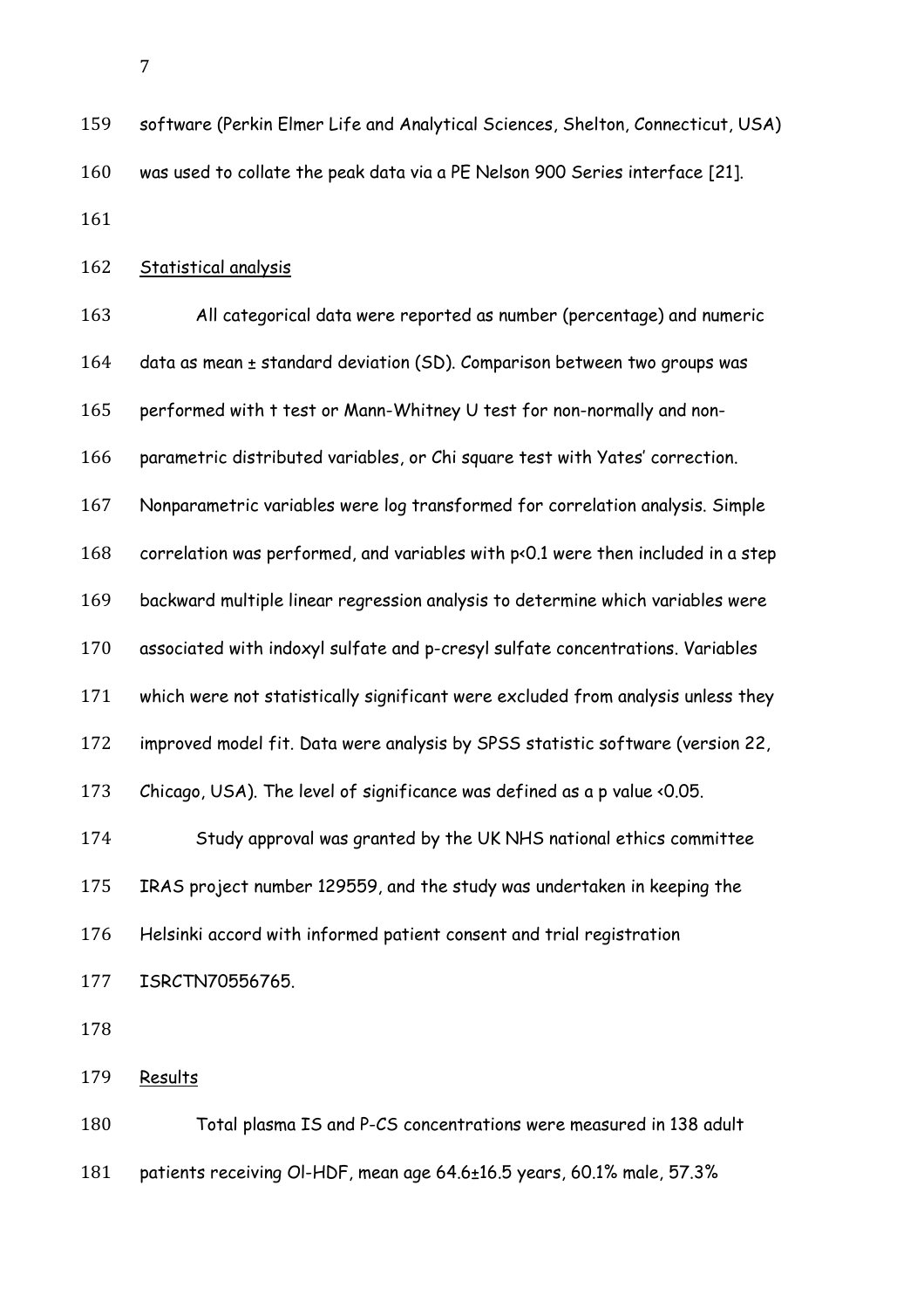| 182 | diabetic, median dialysis (OI-HDF) vintage 25.9 months (12.4-62.0). Stoke-                   |
|-----|----------------------------------------------------------------------------------------------|
| 183 | Davies co-morbidity score 1.0 (1-1) and grade 1 (0-1) [22]. 51 patients were                 |
| 184 | Caucasoid, 42 South Asian, 37 African-Afro-Caribbean with the remainder being                |
| 185 | Asian and one from North Africa. On dietary recall renally trained dieticians                |
| 186 | recorded that 16 patients were strict vegetarians and the remainder of the                   |
| 187 | cohort were omnivores.                                                                       |
| 188 | Pretreatment haemoglobin was 110.1±17.4 g/l, serum albumin 39.3±4.2 g/l,                     |
| 189 | urea 17.9 $\pm$ 5.3 mmol/l, creatinine 677 $\pm$ 254 umol/l, calcium 2.32 $\pm$ 0.13 mmol/l, |
| 190 | phosphate 1.55±0.43mmol/l, glucose7.5±2.7 mmol/l, CRP 6mg/l (2.0-12.3, β2                    |
| 191 | microglobulin 28.9±10.6mg/l and median 24 hour urine volume 367ml (210-865).                 |
| 192 | Median dialysis session time 3.75 hours (3.5-4.0), dialyzer surface area 2.1 $m^2$           |
| 193 | $(1.7-2.1)$ , blood flow 300 ml/min (300-350), litres of convection 15.4 $\pm$ 2.4 l,        |
| 194 | tinzaparin dose 2500 IU (1500-3500), dialysate sodium 136mmol/l (136-137).                   |
| 195 | Sessional urea reduction ratio was 73.4±7.4%, and single pool Kt/Vurea 1.55±0.32,            |
| 196 | with a nPNA 1.58±0.48g/kg/day. Pre-dialysis weight 74.3± 17.3 kg, and 72.4±17.0              |
| 197 | kg post dialysis. Extracellular water/total body water ratio pre-dialysis was                |
| 198 | 0.403±0.013 and post dialysis 0.395±0.021. 55 patients had some residual renal               |
| 199 | function, median creatinine clearance 0 (0-2.2) ml/min/1.73m <sup>2</sup> .                  |
| 200 | 54.4% of patients were prescribed antihypertensive medications, median                       |
| 201 | number of classes of anti-hypertensive medications prescribed per patient 1 (O-              |
| 202 | 1). 43.9% were prescribed calcium containing phosphate binders, 25.2%                        |

sevelamer hydrochloride 25.2% and 4.3% lanthanum carbonate.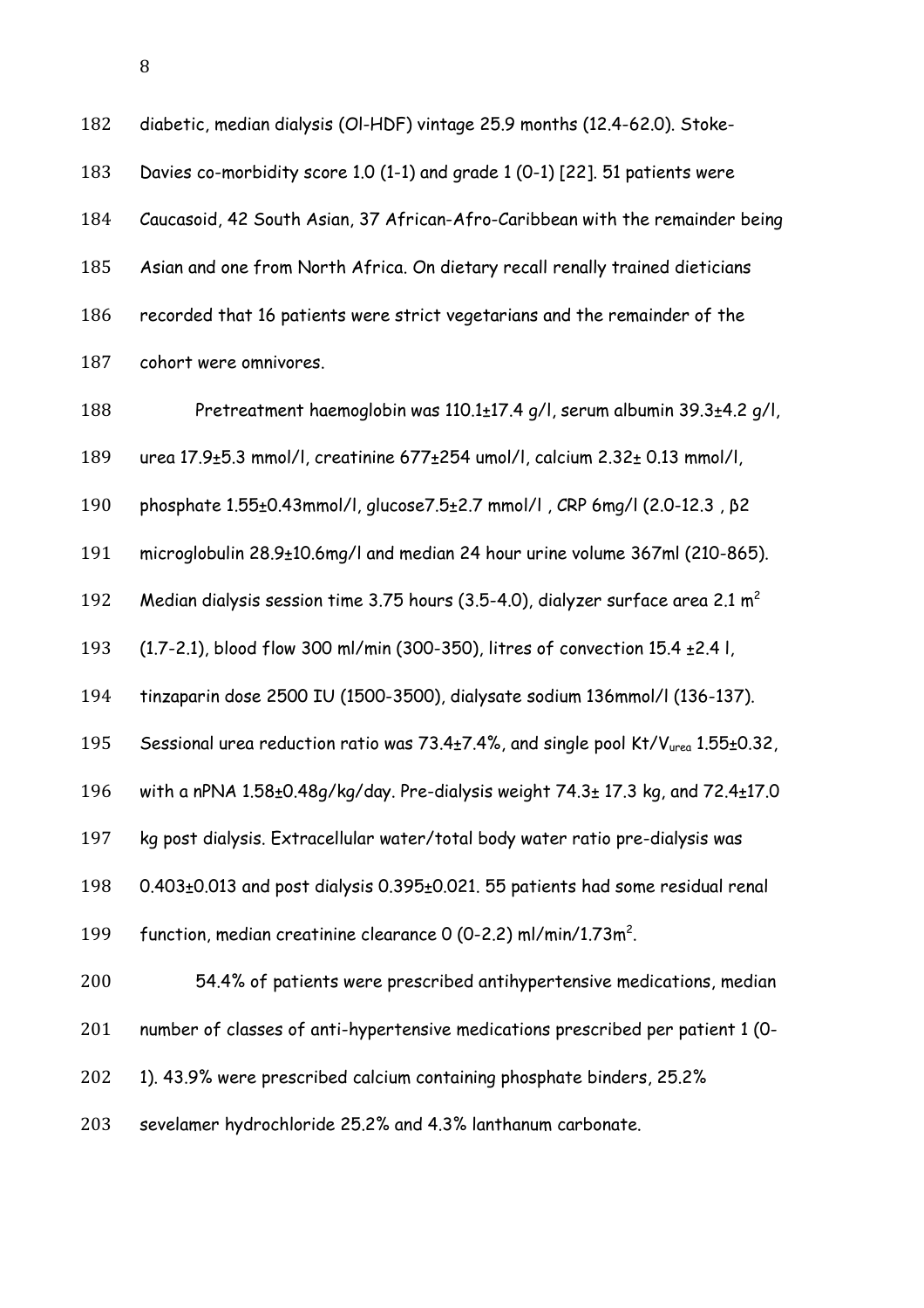| 204 | Simple univariate analysis was performed for both plasma IS and PCS                |
|-----|------------------------------------------------------------------------------------|
| 205 | (Table 1), and IS was most strongly associated with serum albumin and              |
| 206 | creatinine and negatively with residual renal function, whereas PCS the            |
| 207 | associations were weaker but positive for serum urea, and prescription of HMG      |
| 208 | CoA 3 reductase inhibitors (statins), and co-morbidity. There was no association   |
| 209 | with convection volumes delivered by OI-HDF and PCS concentrations, and only a     |
| 210 | weak correlation between convection volume and IS ( $r^2$ =0.04, p=0.049). However |
| 211 | both IS and PCS were negatively associated with a vegetarian diet. We then         |
| 212 | performed a backward linear regression analysis (table 2), and IS was              |
| 213 | independently associated with serum albumin, and negatively with residual renal    |
| 214 | function and vegetarian diet. Whereas, PCS was associated with statin              |
| 215 | prescription and negatively with CRP and vegetarian diet.                          |
| 216 | We then compared those eating a vegetarian diet to those consuming                 |
| 217 | meat (table 3). Vegetarians had lower pre-dialysis serum urea and creatinine       |
| 218 | concentrations, and dietary nitrogen intake, but did not differ in residual renal  |
| 219 | function, or dialysis urea based clearances or convective volume exchange          |
| 220 | achieved. Both IS and PCS were lower in the vegetarian cohort (Figure 1). Serum    |
| 221 | phosphate was also lower (table3), despite more patients taking phosphate          |
| 222 | binders in the meat eaters (77.9% vs 43.8%, Chi square 8.97, p=0.03), with no      |
| 223 | difference in calcium containing phosphate binders prescribed compared to          |
| 224 | sevelamer or lanthanum (45.9 vs 31.3; 27.0 vs 12.5; and 4.9 vs 0%, respectively).  |
| 225 | Although there were no differences in sex, age or diabetes, more vegetarians       |
| 226 | were South Asians (meat eaters 40.9% Caucasoid, 21.3% South Asians and             |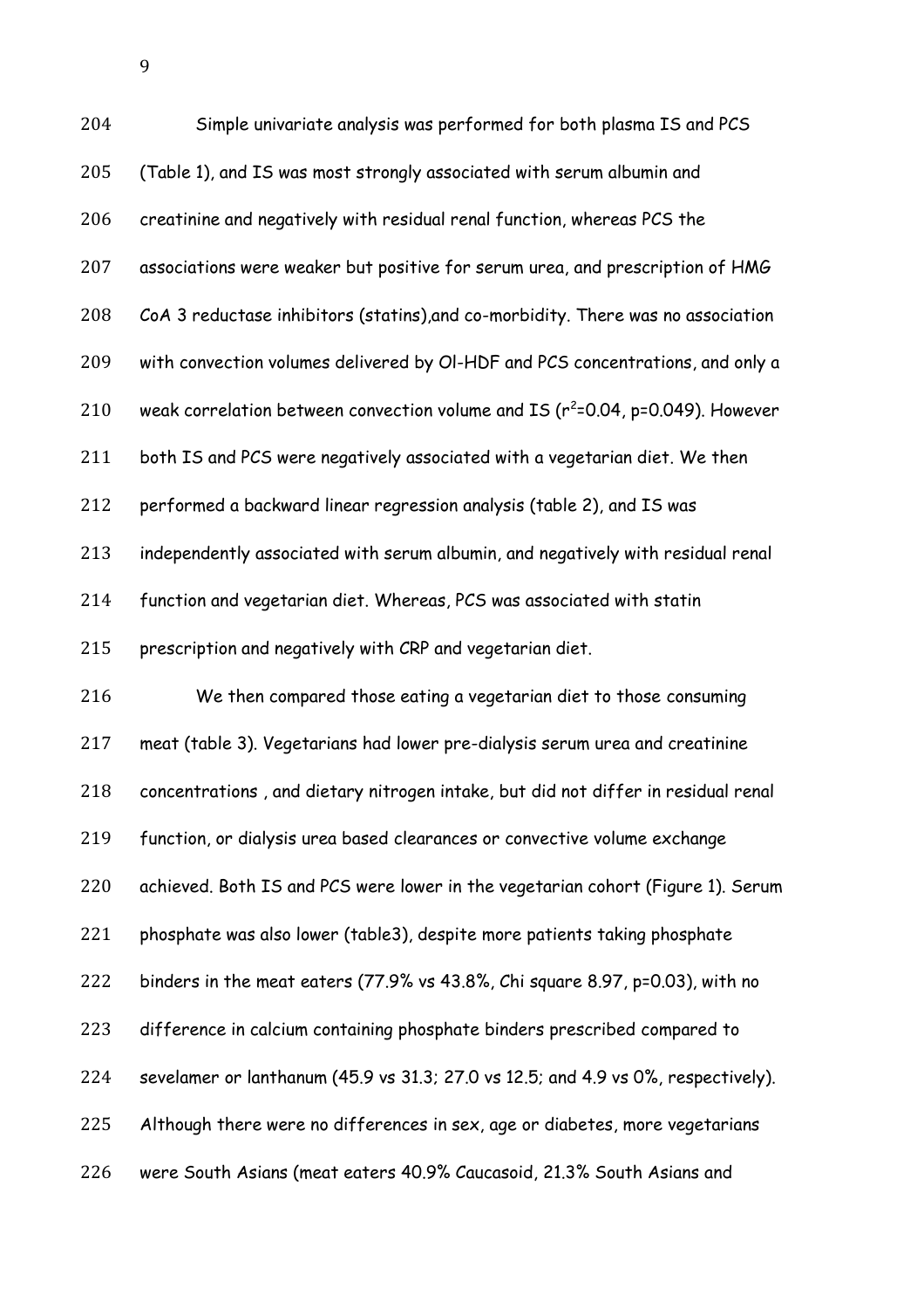| 227 | 30.3% African-Afro-Caribbeans, and vegetarians 6.3% Caucasoids; 93.7% South        |
|-----|------------------------------------------------------------------------------------|
| 228 | Asians, and 0% African-Afro-Caribbeans respectively, Chi square 35.6, p<0.001).    |
| 229 | Correcting muscle mass and body fat for height, to derive muscle and fat           |
| 230 | indices, then the vegetarian cohort had lower muscle mass, but fat mass was        |
| 231 | similar (p=0.052) (Figure 2).                                                      |
| 232 |                                                                                    |
| 233 | Discussion                                                                         |
| 234 | Indoxyl sulfate and P cresyl sulfate are protein bound toxins which                |
| 235 | accumulate in patients with chronic kidney disease treated by dialysis. Plasma     |
| 236 | total concentrations in our cohort are similar to those reported from previous     |
| 237 | studies in dialysis patients [23]. Although earlier reports suggested that         |
| 238 | convective dialysis therapies could lead to a reduction in IS and PCS [24], we     |
| 239 | only observed a weak association between the OI-HDF convective dose and IS         |
| 240 | concentrations, and other reports showed no difference in IS or PCS                |
| 241 | concentrations and different convective therapies [25]. Comparing our cross        |
| 242 | sectional cohort data with previous studies, then treatment with OI-HDF does       |
| 243 | not appear to lead to a substantial reduction in protein bound solutes. We only    |
| 244 | found a modest association and dialysis session duration, in keeping with previous |
| 245 | reports of marginal differences in IS and PCS plasma concentrations and            |
| 246 | dialysis session time. Increasing dialyzer surface area has previously been        |
| 247 | suggested to increase clearance [26], we only found a weak univariate              |
| 248 | association between plasma IS and PCS and dialyzer surface area, that was lost     |
| 249 | on multiple linear regression. As we had standardised dialysate flow rates we did  |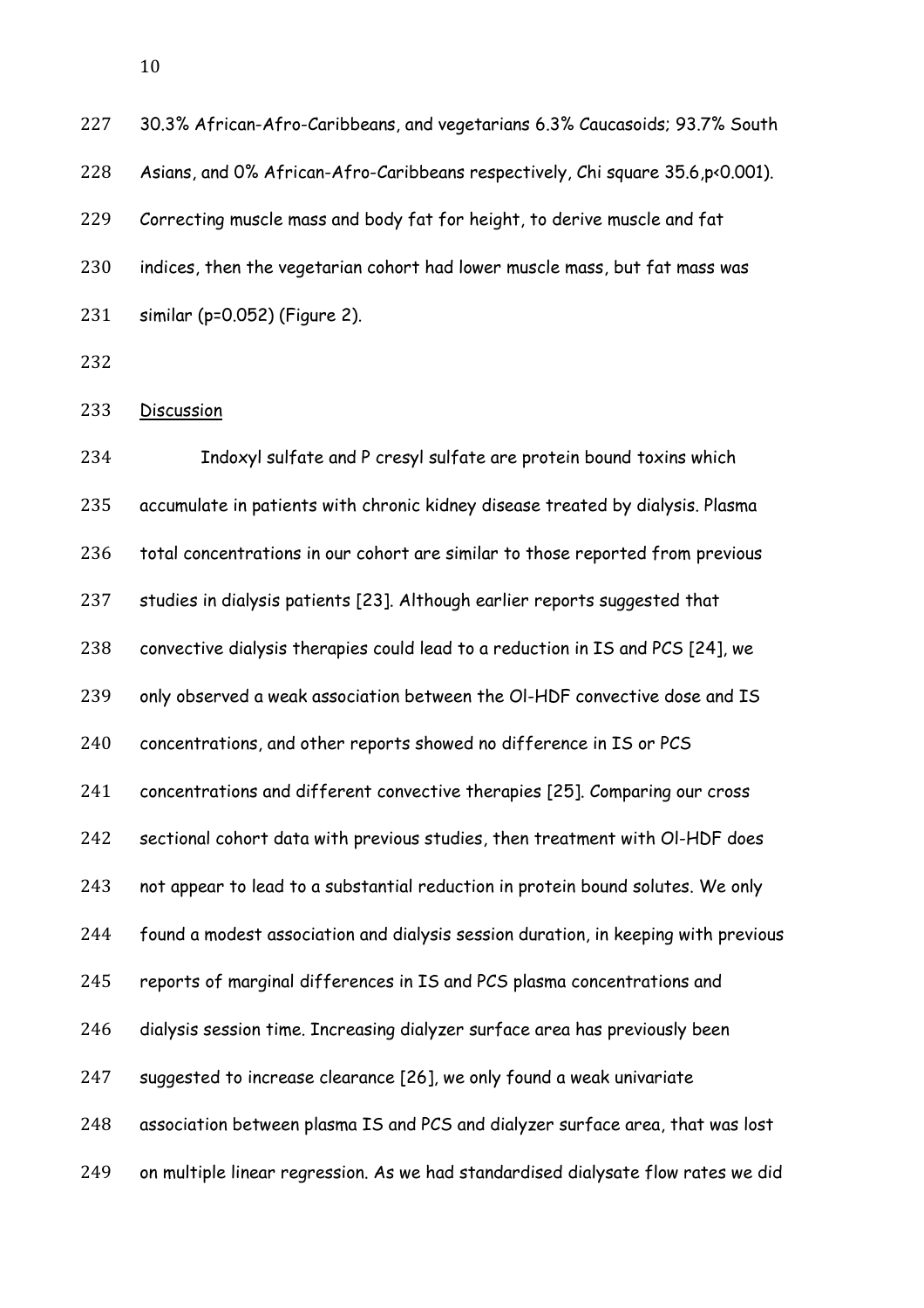not examine the effect of different dialysate flow rates [26], but there was no effect of convection volume and PCS concentrations and only a very modest univariate association with IS concentrations. There was no association between dialytic urea clearance or convective volume exchange and PCS concentrations, but there were weak univariate associations for IS, which were lost on multivariate analysis. In keeping with previous

 observations IS concentrations were lower in those dialysis patients who had retained residual renal function [27].

 IS and indoxyl glucuronide are produced from tryptophan derived indoles following intestinal bacterial metabolism, whereas p-cresyl sulfate and p-cresyl 260 glucuronide are derived from p-cresol following bacterial metabolism of 261 tyrosine. Both are then predominantly bound by albumin. Generally on univariate analysis we found an association between those variables associated with increased protein intake, protein turnover, whereas there was a negative association with residual renal function and those variables associated with reduced dietary intake. On multivariate analysis, IS was associated with albumin, which is generally a marker of health and nutritional status, and negatively with residual renal function and vegetarian diet. Similarly PCS was associated with statin prescription, a potential surrogate for cardiovascular disease, and also dietary intake, and these protein bound toxins have been linked to increased cardiovascular risk for dialysis patients [28]. We suspect that the negative association with CRP could be secondary to the negative effects of low grade inflammation on dietary intake. Although it is recognised that acute illnesses can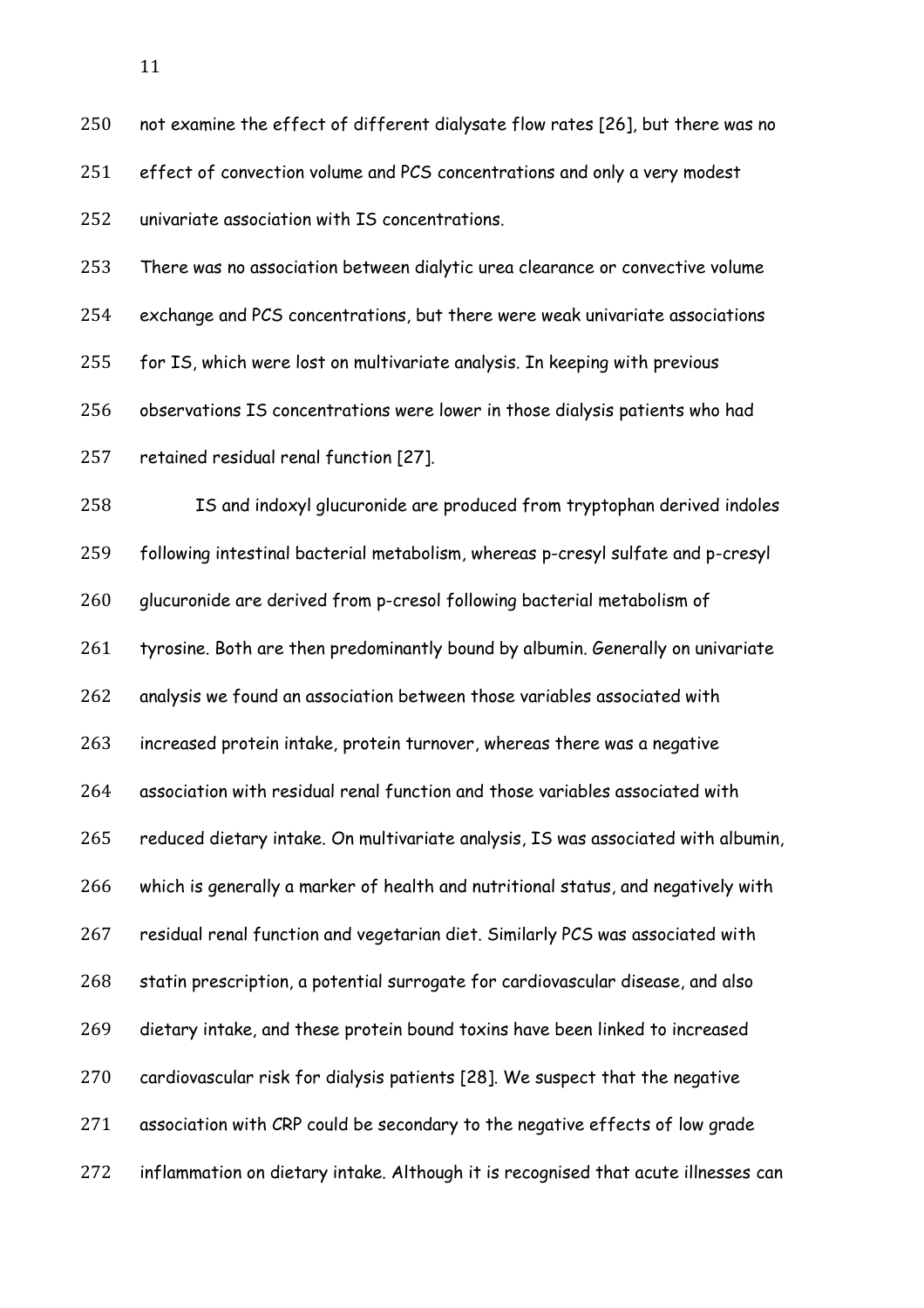affect the gastrointestinal biome, and so by altering bacterial numbers and populations could also have an effect in reducing production of these gut derived uraemic toxins [29].

 In our dialysis cohort we had a group of predominantly South Asian vegetarians, who had lower plasma IS and PCS levels than their meat eating counterparts. Residual renal function and dialysis treatments were not different. However these vegetarian patients did have a lower estimated dietary protein intake, and lower predialysis serum urea and creatinine concentrations, and lower muscle mass, but similar fat mass. Our study is the first to report that a vegetarian diet leads to lower IS and PCS levels in kidney dialysis patients. Our results are supported by previous studies which have reported that low protein diets reduce serum concentrations of protein bound azotaemic toxins [30], and a small study which reported that the production 286 rate of IS and PCS were lower in healthy vegetarians compared to healthy omnivores [31]. In addition, serum phosphate concentrations were also lower, despite fewer patients prescribed phosphate binders, and studies in vegetarian chronic kidney disease patients have also reported lower phosphate levels thought to be due to differences in plant phytate intake [32]. The bacterial population in the colon changes in patients with chronic kidney failure [29], with a switch to more bacteria capable of producing IS and PCS. It is equally recognised that not only sudden changes in health, but abrupt changes in dietary intake can also lead to changes in the gastrointestinal microbiome [29]. There are differences between animal and vegetable proteins,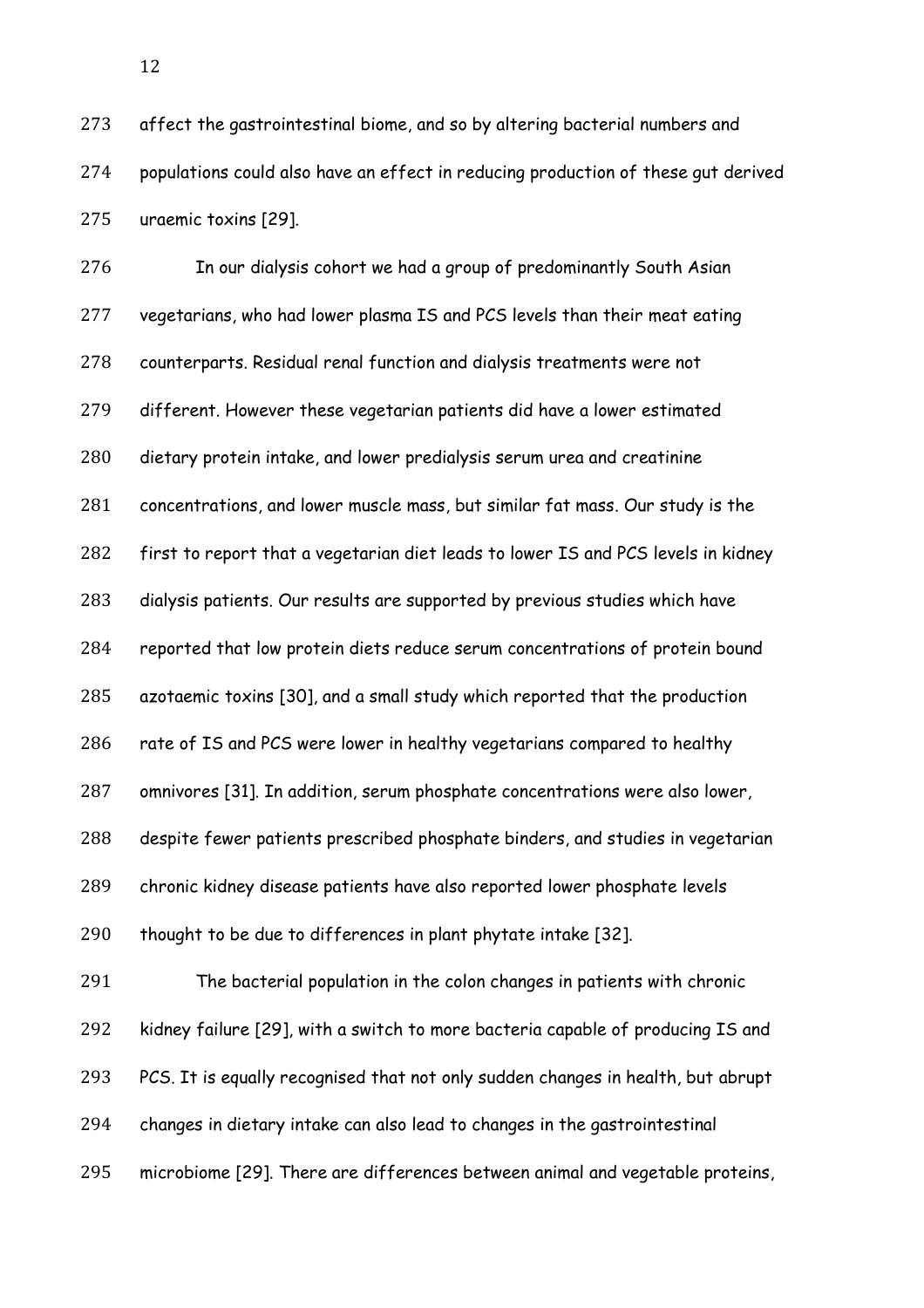| 296 | and as such, the lower IS and PCS concentrations we report in our vegetarian     |
|-----|----------------------------------------------------------------------------------|
| 297 | patients could potentially lead to differences in gut bacterial populations and  |
| 298 | reduced IS and PCS production. Other studies have shown that a deliberate        |
| 299 | intervention to increase in dietary fibre for 6 weeks can also reduce IS and     |
| 300 | PCS concentrations [33] We do not think that this would have a major effect in   |
| 301 | our dialysis population due to the dietary advice given to restrict higher       |
| 302 | phosphate containing foodstuffs, such as bran and other high fibre foodstuffs.   |
| 303 | The majority of our vegetarian patients came for the South Asian community,      |
| 304 | and this group of patients have better 5 year survival on dialysis than Northern |
| 305 | Europeans. Although our study is cross sectional, we report for the first time   |
| 306 | that vegetarian dialysis patients have lower IS and PCS levels, and as such      |
| 307 | further prospective interventional studies are required to investigate whether   |
| 308 | changes in diet can reduce protein bound and other uraemic toxins [34].          |
| 309 |                                                                                  |
| 310 |                                                                                  |
| 311 |                                                                                  |
| 312 |                                                                                  |
| 313 |                                                                                  |
| 314 |                                                                                  |
| 315 |                                                                                  |
| 316 |                                                                                  |
| 317 |                                                                                  |
| 318 |                                                                                  |
| 319 |                                                                                  |
| 320 |                                                                                  |
| 321 |                                                                                  |
| 322 |                                                                                  |
| 323 |                                                                                  |
| 324 | The authors have no conflicts of interest                                        |
| 325 | The data contained in this paper have not been previously published              |
| 326 | Authorship                                                                       |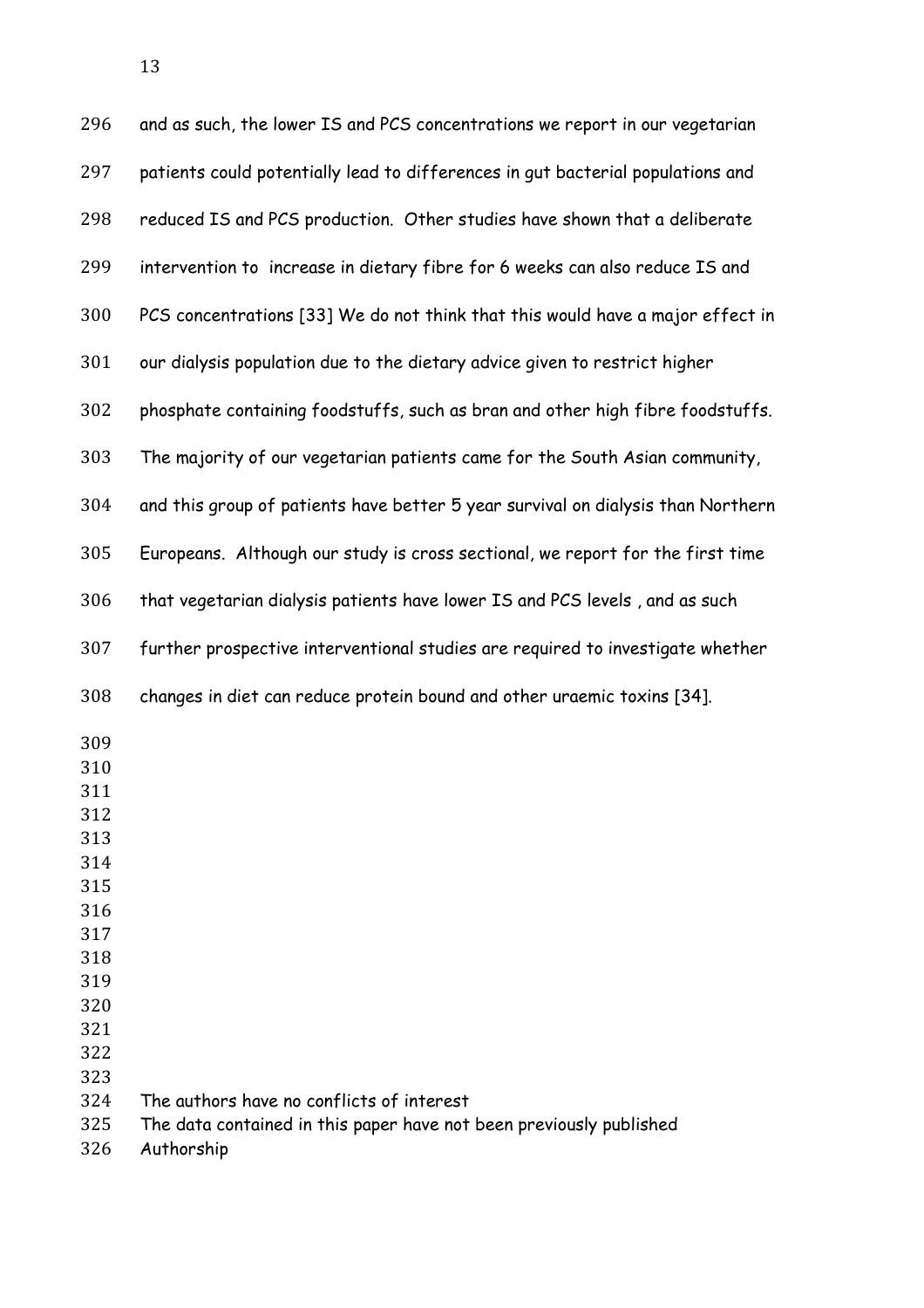## Sakina Kandouz, Ali Shendi Mohamed Ali, Yishan Zheng and Susan Sandeman collected, processed and analysed samples. Andrew Davenport organized ethical approvals. All authors contributed to drafting the paper and approved the final version. **References** 1. Lowrie EG, Laird NM, Parker TF, Sargent JA. Effect of the haemodialysis prescription of patient morbidity: report from the National Cooperative Dialysis Study. N Engl J Med. 1981;305:1176-1181. 2. Gotch FA, Sargent JA. A mechanistic analysis of the National Cooperative Dialysis Study (NCDS). Kidney Int. 1985;28:526-534 3. Eknoyan G, Beck GJ, Cheung AK, Daugirdas JT, Greene T, Kusek JW, Allon M, Bailey J, Delmez JA, Depner TA, Dwyer JT, Levey AS, Levin NW, Milford E, Ornt DB, Rocco MV, Schulman G, Schwab SJ, Teehan BP, Toto R; Haemodialysis (HEMO) Study Group. Effect of dialysis dose and membrane flux in maintenance haemodialysis. N Engl J Med. 2002;347:2010-2019. 4. Davenport A, Jones SR, Goel S, Astley JP, Hartog M. Differentiation of acute from chronic renal impairment by detection of carbamylated haemoglobin. Lancet. 1993;341(8861):1614-1617 5. Davenport A, Jones S, Goel S, Astley JP, Feest TG. Carbamylated hemoglobin: a potential marker for the adequacy of haemodialysis therapy in end-stage renal failure. Kidney Int. 1996;50(4):1344-1351 6. Vanholder R, De Smet R, Glorieux G, Argilés A, Baurmeister U, Brunet P, Clark W, Cohen G, De Deyn PP, Deppisch R, Descamps-Latscha B, Henle T, Jörres A, Lemke HD, Massy ZA, Passlick-Deetjen J, Rodriguez M, Stegmayr B, Stenvinkel P, Tetta C, Wanner C, Zidek W; European Uremic Toxin Work Group (EUTox). Review on uremic toxins: classification, concentration, and interindividual variability. Kidney Int. 2003;63(5):1934- 43 7. Cheung AK, Rocco MV, Yan G, Leypoldt JK, Levin NW, Greene T, Agodoa L, Bailey J, Beck GJ, Clark W, Levey AS, Ornt DB, Schulman G, Schwab S,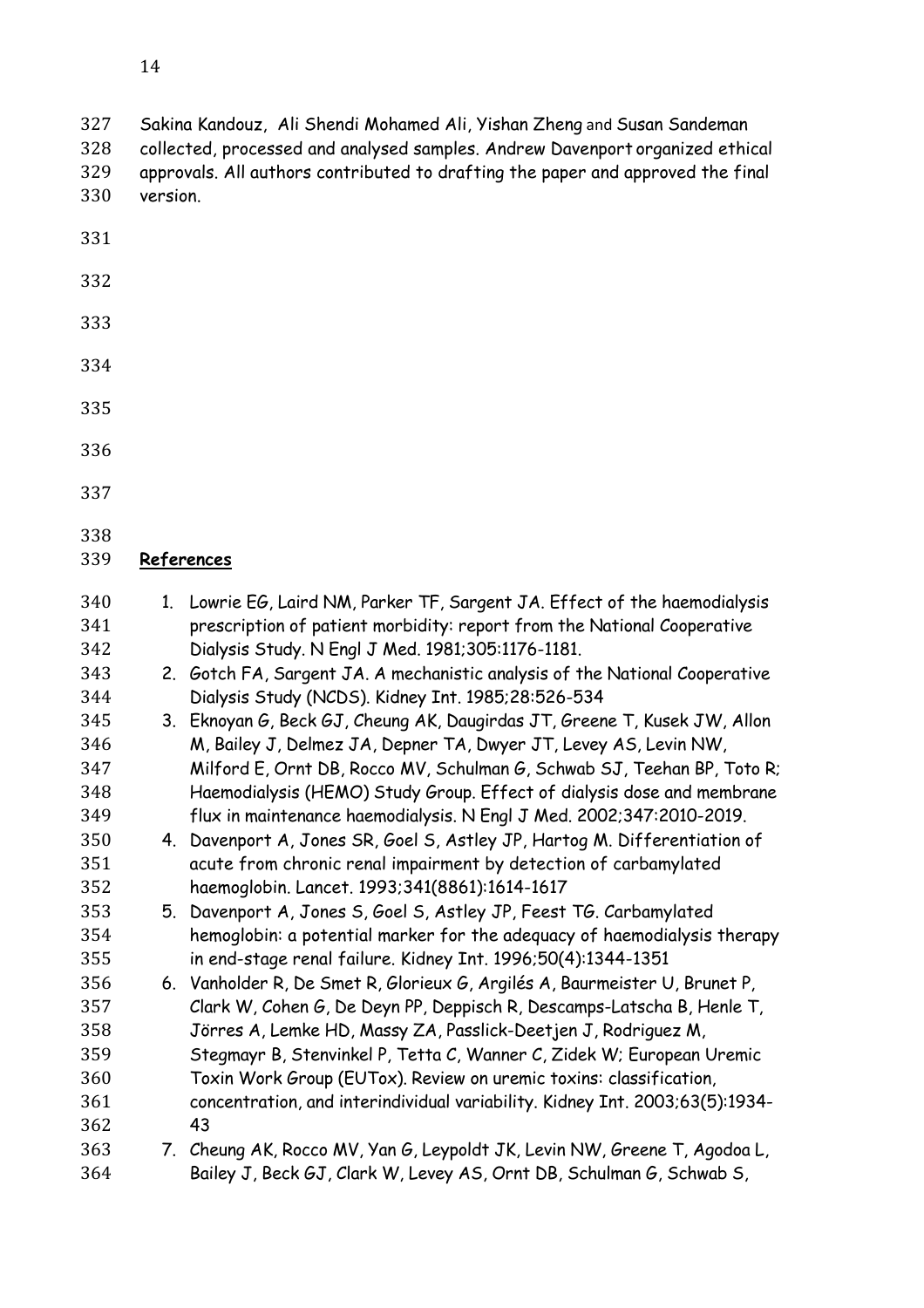| 365 | Teehan B, Eknoyan G. Serum beta-2 microglobulin levels predict mortality in     |
|-----|---------------------------------------------------------------------------------|
| 366 | dialysis patients: results of the HEMO study. J Am Soc Nephrol.                 |
| 367 | 2006;17(2):546-55                                                               |
| 368 | 8. Locatelli F, Martin-Malo A, Hannedouche T, Loureiro A, Papadimitriou M,      |
| 369 | Wizemann V, Jacobson SH, Czekalski S, Ronco C, Vanholder R; Membrane            |
| 370 | Permeability Outcome (MPO) Study Group. Effect of membrane                      |
| 371 | permeability on survival of haemodialysis patients. J Am Soc Nephrol.           |
| 372 | 2009;20(3):645-54                                                               |
| 373 | 9. Oates T, Pinney JH, Davenport A. Haemodiafiltration versus high-flux         |
| 374 | haemodialysis: Effects on phosphate control and erythropoietin response         |
| 375 | Am J Nephrol. 2011;33(1):70-5                                                   |
| 376 | 10. Henderson LW, Silverstein ME, Ford CA, Lysaght MJ. Clinical response to     |
| 377 | maintenance hemodiafiltration.Kidney Int 1975; Suppl(2): 58-63                  |
| 378 | 11. Maduell F, Moreso F, Pons M, Ramos R, Mora-Macià J, Carreras J, Soler       |
| 379 | J, Torres F, Campistol JM, Martinez-Castelao A; ESHOL Study Group.              |
| 380 | High-efficiency postdilution online hemodiafiltration reduces all-cause         |
| 381 | mortality in hemodialysis patients. J Am Soc Nephrol. 2013;24(3):487-97         |
| 382 | 12. Grooteman MP, van den Dorpel MA, Bots ML, Penne EL, van der Weerd NC,       |
| 383 | Mazairac AH, den Hoedt CH, van der Tweel I, Lévesque R, Nubé MJ, ter            |
| 384 | Wee PM, Blankestijn PJ; CONTRAST Investigators. Effect of online                |
| 385 | hemodiafiltration on all-cause mortality and cardiovascular outcomes. J         |
| 386 | Am Soc Nephrol. 2012;23(6):1087-96.                                             |
| 387 | 13. Farrington K, Davenport A. The ESHOL study: haemodiafiltration              |
| 388 | improves survival-but how? Kidney Int. 2013; 83(6):979-81                       |
| 389 | 14. Meert N, Eloot S, Schepers E, Lemke HD, Dhondt A, Glorieux G, Van           |
| 390 | Landschoot M, Waterloos MA, Vanholder R. Comparison of removal                  |
| 391 | capacity of two consecutive generations of high-flux dialysers during           |
| 392 | different treatment modalities. Nephrol Dial Transplant.                        |
| 393 | 2011;26(8):2624-30                                                              |
| 394 | 15. Vernon K, Peasegood J, Riddell A, Davenport A. Dialyzers designed to        |
| 395 | increase internal filtration do not result in significantly increased platelet  |
| 396 | activation and thrombin generation. Nephron Clin Pract. 2011;117(4):c403-       |
| 397 | 8                                                                               |
| 398 | 16. Davenport A. Low-molecular-weight heparin as an alternative anticoagulant   |
| 399 | to unfractionated heparin for routine outpatient haemodialysis                  |
| 400 | treatments. Nephrology (Carlton). 2009;14(5):455-61                             |
| 401 | 17. Booth J, Pinney J, Davenport A. Changes in red blood cell size and red cell |
| 402 | fragmentation during hemodialysis. Int J Artif Organs. 2010;33(12):900-5        |
| 403 | 18. Persaud J, Thomas M, Davenport A. Indirect Ion Selective Electrode          |
| 404 | Methods Potentially Overestimate Peritoneal Dialysate Sodium Losses.            |
| 405 | Ther Apher Dial. 2014;18(4):321-5                                               |
| 406 | 19. Fürstenberg A, Davenport A. Comparison of multifrequency bioelectrical      |
| 407 | impedance analysis and dual-energy X-ray absorptiometry assessments in          |
| 408 | outpatient haemodialysis patients. Am J Kidney Dis. 2011;57(1):123-9            |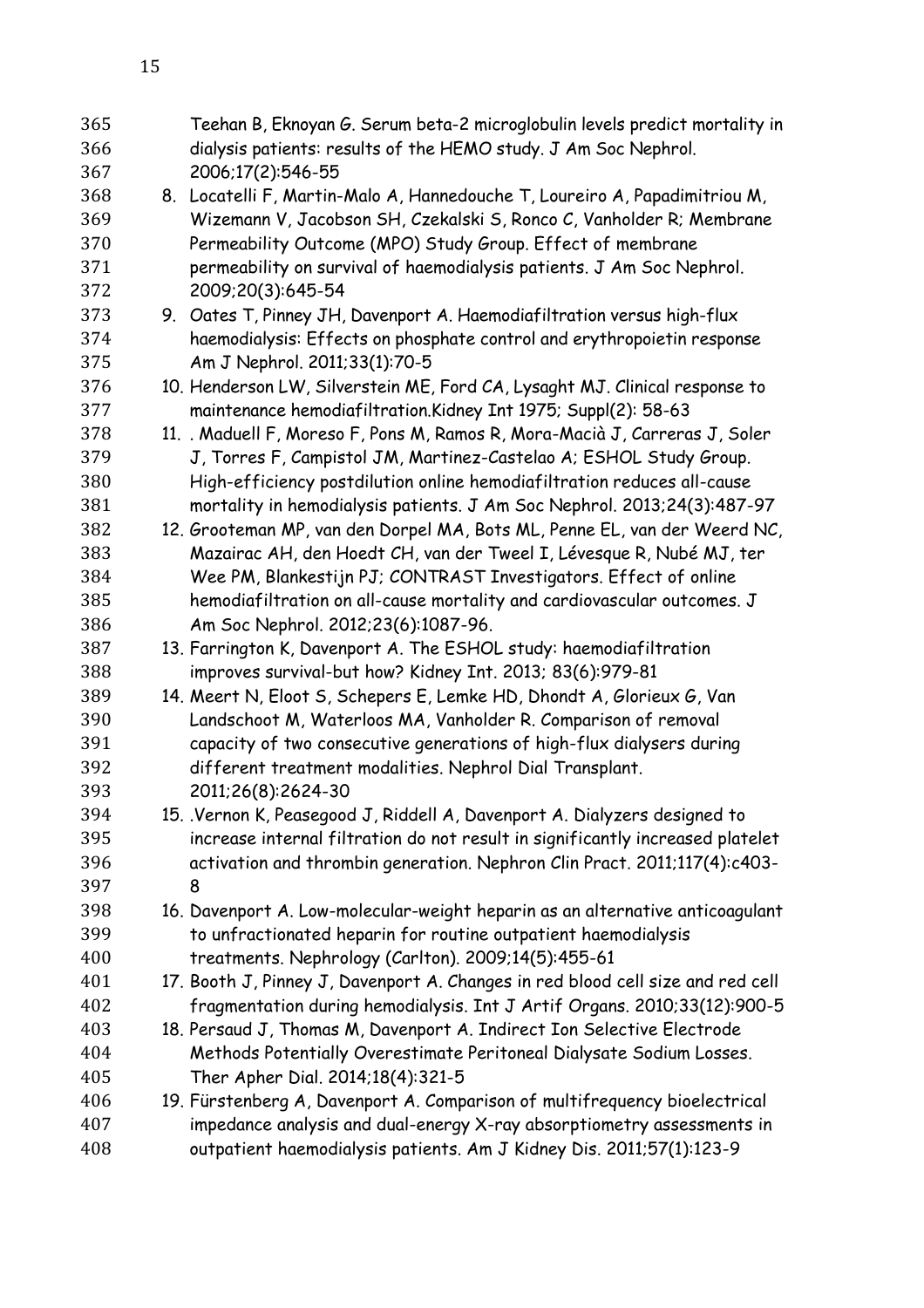| 409 | 20. NKF-DOQI clinical practice guidelines for hemodialysis adequacy.           |
|-----|--------------------------------------------------------------------------------|
| 410 | National Kidney Foundation. Am J Kidney Dis. 1997 Sep;30(3 Suppl               |
| 411 | $2):515-66$                                                                    |
| 412 | 21. Sandeman SR, Howell CA, Phillips GJ, Zheng Y, Standen G, Pletzenauer R,    |
| 413 | Davenport A, Basnayake K, Boyd O, Holt S, Mikhalovsky SV. An adsorbent         |
| 414 | monolith device to augment the removal of uraemic toxins during                |
| 415 | haemodialysis. J Mater Sci Mater Med. 2014; 25(6):1589-97                      |
| 416 | 22. Davies SJ, Phillips L, Naish PF, Russell GI. Quantifying comorbidity in    |
| 417 | peritoneal dialysis patients and its relationship to other predictors of       |
| 418 | survival. Nephrol Dial Transplant. 2002;17(6):1085-92                          |
| 419 | 23. Viaene L, Meijers BK, Bammens B, Vanrenterghem Y, Evenepoel P. Serum       |
| 420 | concentrations of p-cresyl sulfate and indoxyl sulfate, but not                |
| 421 | inflammatory markers, increase in incident peritoneal dialysis patients in     |
| 422 | parallel with loss of residual renal function. Perit Dial Int. 2014;34(1):71-8 |
| 423 | 24. Meert N, Beerenhout C, Schepers E, Glorieux G, Kooman J, Vanholder R.      |
| 424 | Evolution of protein-bound uraemic solutes during predilution                  |
| 425 | haemofiltration. J Nephrol. 2009;22(3):352-7                                   |
| 426 | 25. Meert N, Waterloos MA, Van Landschoot M, Dhondt A, Ledebo I, Glorieux      |
| 427 | G, Goeman J, Van der Eycken J, Vanholder R. Prospective evaluation of the      |
| 428 | change of predialysis protein-bound uraemic solute concentration with          |
| 429 | postdilution online haemodiafiltration. Artif Organs. 2010;34(7):580-5         |
| 430 | 26. Sirich TL, Luo FJ, Plummer NS, Hostetter TH, Meyer TW. Selectively         |
| 431 | increasing the clearance of protein-bound uremic solutes. Nephrol Dial         |
| 432 | Transplant. 2012;27(4):1574-9                                                  |
| 433 | 27. Sirich TL, Aronov PA, Plummer NS, Hostetter TH, Meyer TW. Numerous         |
| 434 | protein-bound solutes are cleared by the kidney with high efficiency.          |
| 435 | Kidney Int. 2013;84(3):585-90                                                  |
| 436 | 28. Wu IW, Hsu KH, Hsu HJ, Lee CC, Sun CY, Tsai CJ, Wu MS. Serum free p-       |
| 437 | cresyl sulfate levels predict cardiovascular and all-cause mortality in        |
| 438 | elderly hemodialysis patients--a prospective cohort study. Nephrol Dial        |
| 439 | Transplant. 2012;27(3):1169-75                                                 |
| 440 | 29. Redinbo MR. The microbiota, chemical symbiosis, and human disease. J Mol   |
| 441 | Biol. 2014;426(23):3877-91                                                     |
| 442 | 30. Marzocco S, Dal Piaz F, Di Micco L, Torraca S, Sirico ML, Tartaglia D,     |
| 443 | Autore G, Di Iorio B. Very low protein diet reduces indoxyl sulfate levels in  |
| 444 | chronic kidney disease. Blood Purif. 2013;35(1-3):196-201                      |
| 445 | 31. Patel KP, Luo FJ, Plummer NS, Hostetter TH, Meyer TW. The production of    |
| 446 | p-cresol sulfate and indoxyl sulfate in vegetarians versus omnivores. Clin J   |
| 447 | Am Soc Nephrol. 2012;7(6):982-8                                                |
| 448 | 32. Scialla JJ, Appel LJ, Wolf M, Yang W, Zhang X, Sozio SM, Miller ER 3rd,    |
| 449 | Bazzano LA, Cuevas M, Glenn MJ, Lustigova E, Kallem RR, Porter AC,             |
| 450 | Townsend RR, Weir MR, Anderson CA; Chronic Renal Insufficiency Cohort-         |
| 451 | CRIC Study Group. Plant protein intake is associated with fibroblast growth    |
| 452 | factor 23 and serum bicarbonate levels in patients with chronic kidney         |
|     |                                                                                |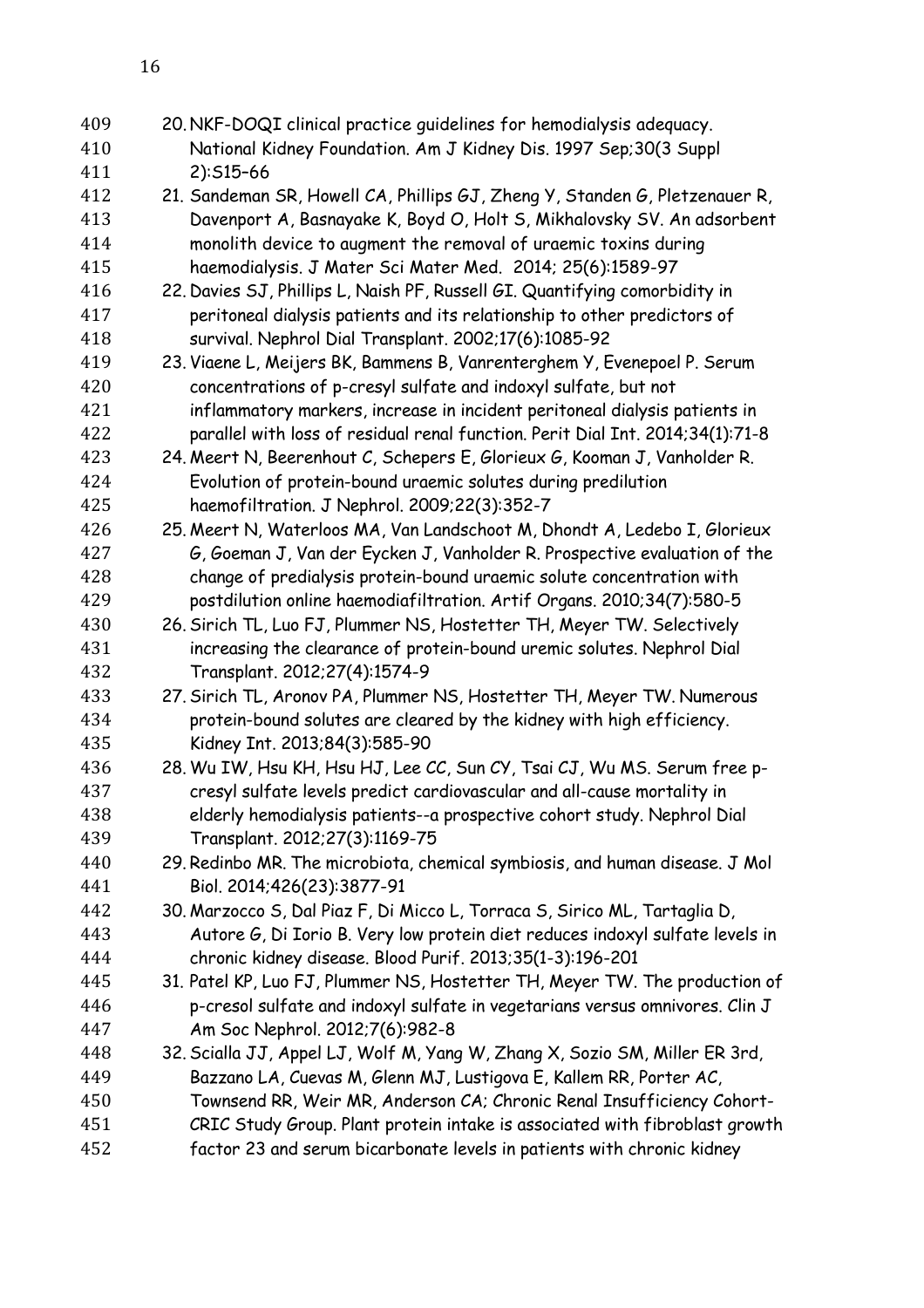| 453        | disease: the Chronic Renal Insufficiency Cohort study. J Ren Nutr.                                                                                |
|------------|---------------------------------------------------------------------------------------------------------------------------------------------------|
| 454        | 2012;22(4):379-388.e1                                                                                                                             |
| 455<br>456 | 33. Sirich TL, Plummer NS, Gardner CD, Hostetter TH, Meyer TW. Effect of<br>increasing dietary fiber on plasma levels of colon-derived solutes in |
| 457        | haemodialysis patients. Clin J Am Soc Nephrol. 2014;9(9):1603-10                                                                                  |
| 458        | 34. Nongnuch A, Davenport A. The effect of vegetarian diet on skin                                                                                |
| 459        | autofluorescence measurements in haemodialysis patients. Br J Nutr. 2015;                                                                         |
| 460        | 2015;113(7):1040-3                                                                                                                                |
| 461        |                                                                                                                                                   |
| 462        |                                                                                                                                                   |
| 463        |                                                                                                                                                   |
| 464        |                                                                                                                                                   |
| 465        |                                                                                                                                                   |
| 466        |                                                                                                                                                   |
| 467        |                                                                                                                                                   |
| 468        |                                                                                                                                                   |
| 469        |                                                                                                                                                   |
| 470        |                                                                                                                                                   |
| 471        |                                                                                                                                                   |
| 472        |                                                                                                                                                   |
| 473        |                                                                                                                                                   |
| 474        |                                                                                                                                                   |
| 475        |                                                                                                                                                   |
| 476        |                                                                                                                                                   |
| 477        |                                                                                                                                                   |
| 478        |                                                                                                                                                   |
| 479        |                                                                                                                                                   |
| 480        |                                                                                                                                                   |
| 481        |                                                                                                                                                   |
| 482        |                                                                                                                                                   |
| 483        |                                                                                                                                                   |
| 484        |                                                                                                                                                   |
| 485        |                                                                                                                                                   |
| 486        | Figure 1. Plasma concentrations of indoxyl sulfate and p cresyl sulfate in non-                                                                   |
| 487        | vegetarian and vegetarian patients. Results expressed as median (interquartile<br>range).* p<0.05 vs non-vegetarian                               |
| 488        |                                                                                                                                                   |
| 489        |                                                                                                                                                   |
| 490        |                                                                                                                                                   |
| 491        | Figure 2. Muscle and Fat mass measured post haemodiafiltration by                                                                                 |
| 492        | multifrequency bioimpedance indexed to height. Results expressed as median                                                                        |
|            | (interquartile range) * p<0.05 vs non-vegetarian.                                                                                                 |
| 493        |                                                                                                                                                   |
| 494        |                                                                                                                                                   |
| 495        |                                                                                                                                                   |
| 496        |                                                                                                                                                   |
| 497        |                                                                                                                                                   |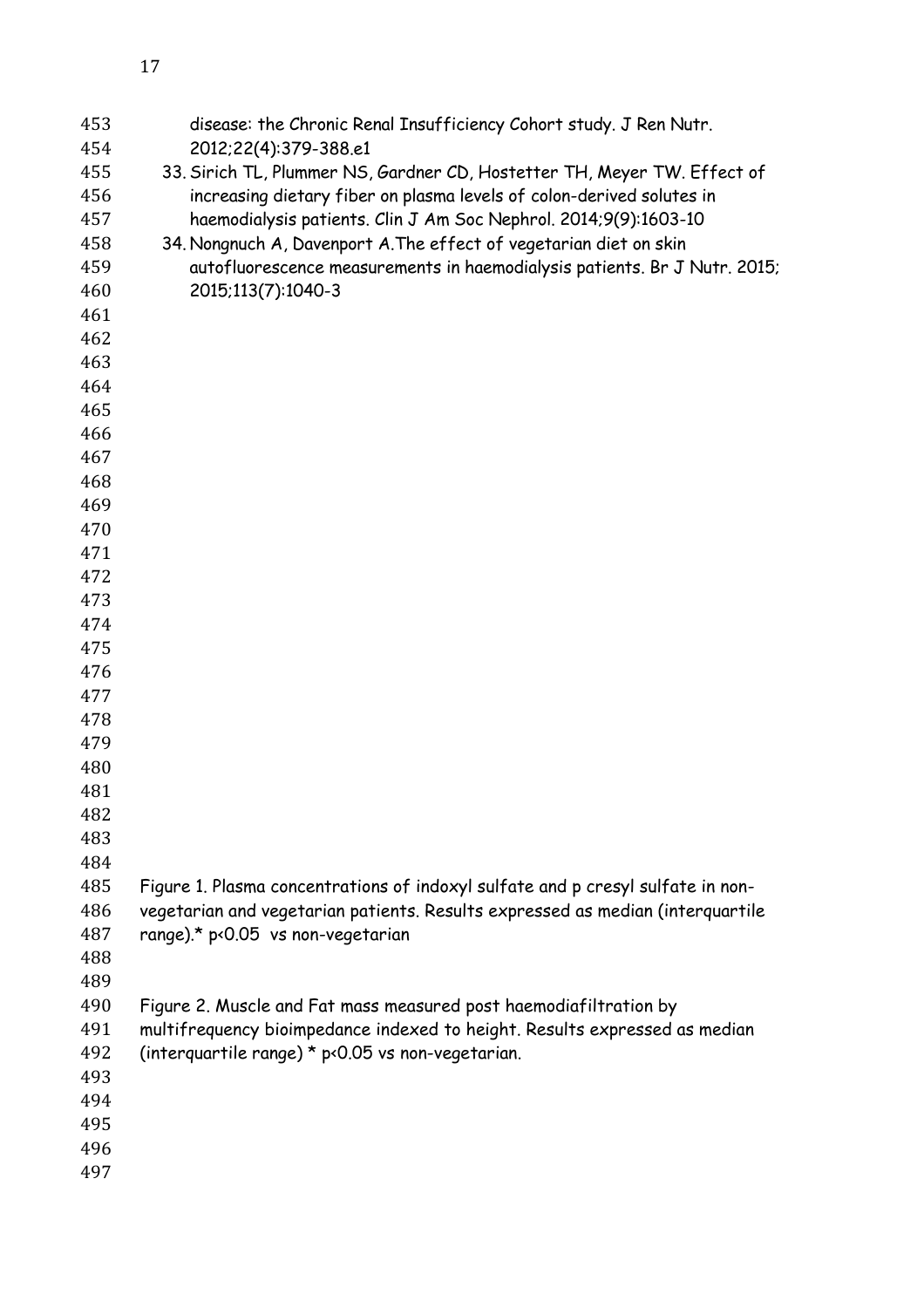- 498
- 499
- 500

501 Table1. Pearson correlation analysis for indoxylsulfate (IS) and p-cresyl sulfate 502 (PCS).Nonparametric data were transformed prior to analysis. Serum variables

503 pre midweek dialysis session. Residual renal function (RRF -combined 24 hour

504 urinary urea and creatinine clearance),dialyzer surface area (dialyzer) Number

- 505 of classes of antihypertensive medications (No BPmeds), sessional Kt/V
- 506 (Kt/V),dialysate potassium (Potassium D, sodium (Dialysate Na),β2 microglobulin
- 507 (β2M), phosphate binders (binders), total body water(TBW), litres ofconvective
- 508 clearance (litres), prescription HMG CoA 3 reductase inhibitor (statin),Stoke-

509 Davies Co-morbidity grade (comorbidity),dialysis session time (time), C reactive 510 protein (CRP),g urea nitrogen/kg/day .G N/day/kg

511

| IS          | r        | D     | <b>PCS</b>  | r        | Þ     |
|-------------|----------|-------|-------------|----------|-------|
| <b>PCS</b>  | 0.362    | 0.001 | IS          | 0.362    | 0.001 |
| albumin     | 0.328    | 0.001 | statin      | 0.267    | 0.002 |
| creatinine  | 0.324    | 0.001 | urea        | 0.206    | 0.015 |
| <b>RRF</b>  | $-0.266$ | 0.002 | comorbidity | 0.209    | 0.016 |
| dialyzer    | 0.233    | 0.006 | vegetarian  | $-0.197$ | 0.020 |
| No BP meds  | 0.225    | 0.008 | <b>CRP</b>  | $-0.18$  | 0.035 |
| Kt/V        | $-0.204$ | 0.014 | G N/day/kg  | 0.172    | 0.044 |
| Potassium D | $-0.192$ | 0.024 | time        | 0.170    | 0.046 |
| vegetarian  | $-0.192$ | 0.024 |             |          |       |
| Sodium D    | $-0.182$ | 0.033 |             |          |       |
| $\beta$ 2 M | 0.184    | 0.031 |             |          |       |
| binders     | 0.174    | 0.041 |             |          |       |
| <b>TBW</b>  | $-0.182$ | 0.045 |             |          |       |
| litres      | 0.199    | 0.049 |             |          |       |

512

513

514

515

516 Table2;multiple linear regression analysis for indoxylsulfate (IS) and p-cresyl

517 sulfate (PCS). Residual renal function (RRF -combined 24 hour urinary urea and

518 creatinine clearance). C reactive protein (CRP), prescription HMG CoA 3

519 reductase inhibitor (statin). Standard error of β (SE),confidence limits (CL).ICS

520 model corrected  $r^2$ = 0.179,and PCS, $r^2$ =0.235

| <b>ICS</b> |      | C <sub>2</sub><br>∟ت |      | 95% CL         |      |                 |
|------------|------|----------------------|------|----------------|------|-----------------|
| albumin    | 4.31 | ⊥.⊥                  | 4.02 | $2.2$ to $6.4$ | 16.1 | $\langle 0.001$ |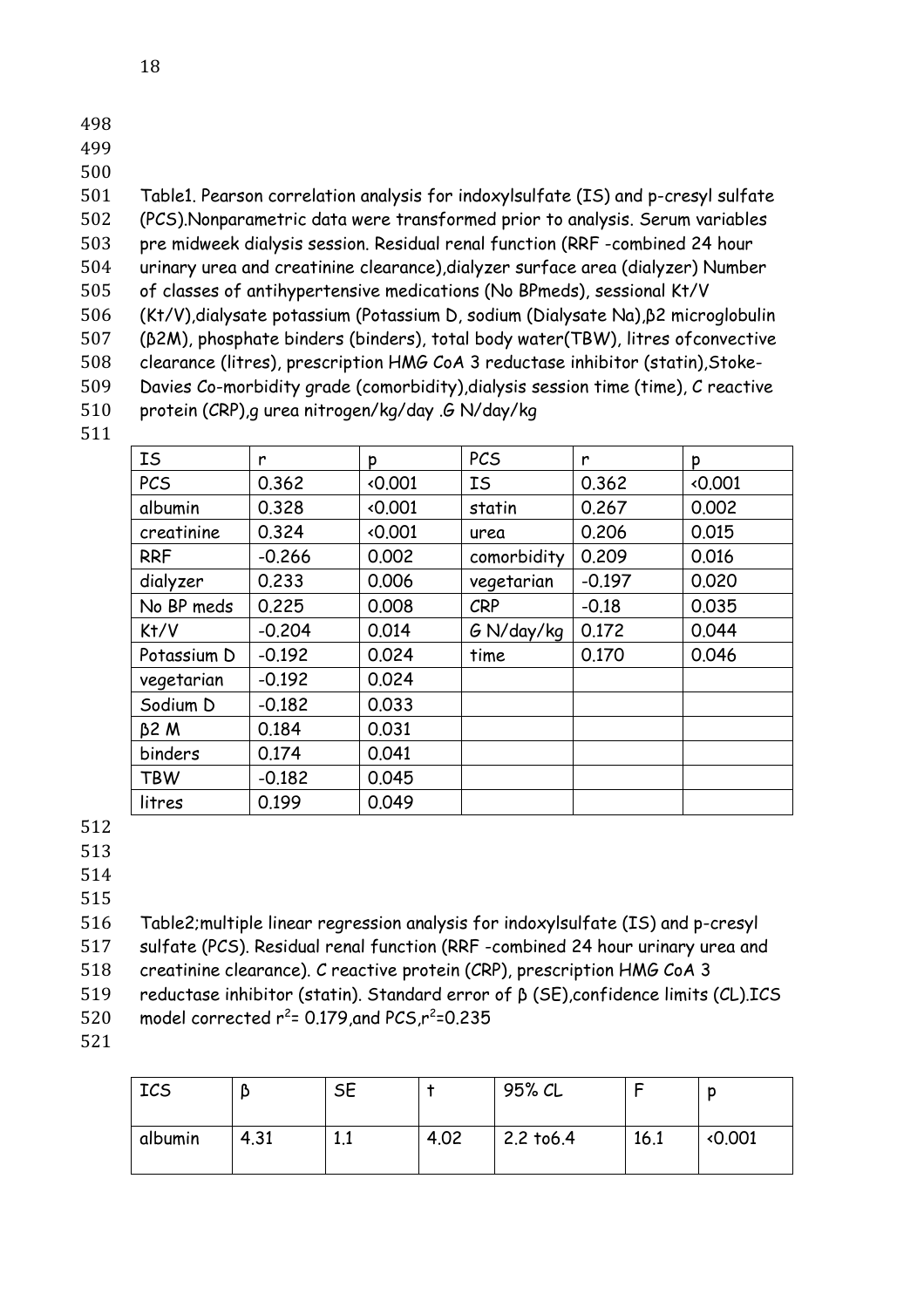|                          | <b>RRF</b><br>vegetarian<br><b>PCS</b><br><b>CRP</b>                                                                                                                                                                                                                                                               | $-4.1$<br>$-28.3$ | 1.3<br>14.2 | $-3.1$<br>$-1.99$ | $-6.7$ to-1.5<br>$-56.4$ to $-0.24$ | 0.87<br>0.98 | 0.02<br>0.048 |
|--------------------------|--------------------------------------------------------------------------------------------------------------------------------------------------------------------------------------------------------------------------------------------------------------------------------------------------------------------|-------------------|-------------|-------------------|-------------------------------------|--------------|---------------|
|                          |                                                                                                                                                                                                                                                                                                                    |                   |             |                   |                                     |              |               |
|                          |                                                                                                                                                                                                                                                                                                                    |                   |             |                   |                                     |              |               |
|                          |                                                                                                                                                                                                                                                                                                                    |                   |             |                   |                                     |              |               |
|                          |                                                                                                                                                                                                                                                                                                                    | $-75.8$           | 19.4        | $-3.9$            | $-114$ to $-37$                     | 15.4         | 0.001         |
|                          | vegetarian                                                                                                                                                                                                                                                                                                         | $-109$            | 31.8        | $-3.4$            | $-172$ to $-46$                     | 11.8         | 0.001         |
|                          | statin                                                                                                                                                                                                                                                                                                             | 49.1              | 19.1        | 2.4               | 11.1to 87.0                         | 6.6          | 0.012         |
| 522                      |                                                                                                                                                                                                                                                                                                                    |                   |             |                   |                                     |              |               |
| 523                      |                                                                                                                                                                                                                                                                                                                    |                   |             |                   |                                     |              |               |
| 524                      |                                                                                                                                                                                                                                                                                                                    |                   |             |                   |                                     |              |               |
| 525                      |                                                                                                                                                                                                                                                                                                                    |                   |             |                   |                                     |              |               |
| 526                      |                                                                                                                                                                                                                                                                                                                    |                   |             |                   |                                     |              |               |
| 527                      |                                                                                                                                                                                                                                                                                                                    |                   |             |                   |                                     |              |               |
| 528                      |                                                                                                                                                                                                                                                                                                                    |                   |             |                   |                                     |              |               |
| 529                      |                                                                                                                                                                                                                                                                                                                    |                   |             |                   |                                     |              |               |
| 530                      |                                                                                                                                                                                                                                                                                                                    |                   |             |                   |                                     |              |               |
| 531                      |                                                                                                                                                                                                                                                                                                                    |                   |             |                   |                                     |              |               |
| 532<br>533<br>534<br>535 | Table3: Patient demographics of those who were vegetarian and those who were<br>non-vegetarian. Serum values pre mid- week dialysis session, and body<br>composition postdialysis. Extra cellularwater (ECW) total body water (TBW),<br>Residual renal function (RRF -combined 24 hour urinary urea and creatinine |                   |             |                   |                                     |              |               |

- clearance), C reactive protein (CRP). Chi square (X2)
- 
- 

| variable | Non vegetarian | vegetarian      | P value             |
|----------|----------------|-----------------|---------------------|
| Age yr   | $63.7 + 16.9$  | $71.7 \pm 11.6$ | 0.07                |
| Male %   | 59.0           | 68.8            | $X2=0.5$ , p $>0.5$ |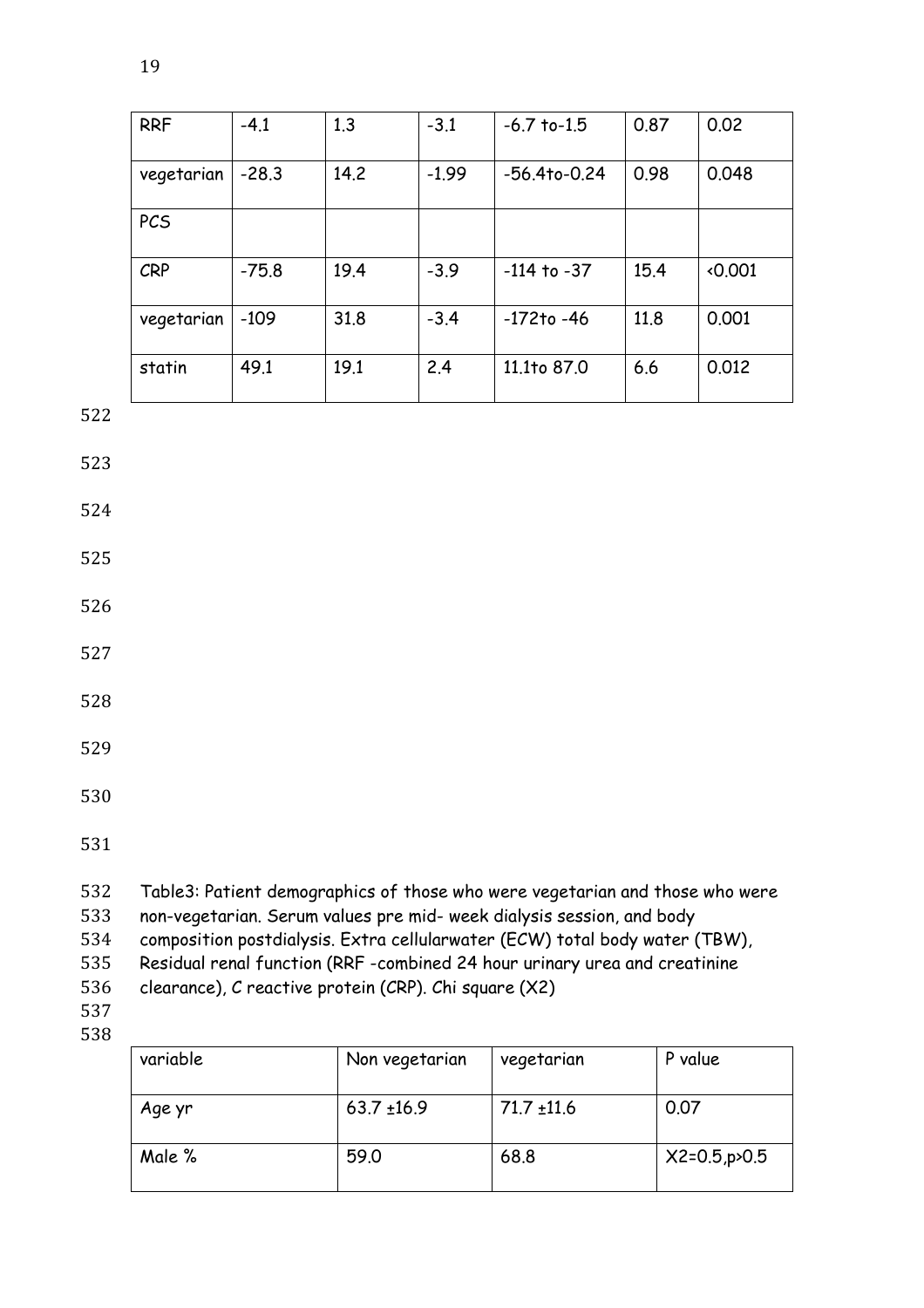| Diabetic %             | 55.7              | 68.9              | X2=0.27, p>0.5 |
|------------------------|-------------------|-------------------|----------------|
| Vintage months         | 25.7 (13.5-62)    | 29.8 (10.9-69.2)  | 0.97           |
| RRF $ml/min1.73m2$     | $0(0-2.2)$        | $0(0-1.2)$        | 0.23           |
| Weight kg              | $71.7 \pm 18.1$   | $65.6 \pm 12.1$   | 0.20           |
| BMI kg/m2              | $26.5 \pm 6.0$    | $25.4 \pm 5.2$    | 0.50           |
| ECW/TBW                | $0.394 \pm 0.022$ | $0.399 \pm 0.016$ | 0.39           |
| Haemoglobin g/l        | $109.3 \pm 17.8$  | $116.1 \pm 12.9$  | 0.15           |
| Albumin g/l            | $39.4 \pm 4.3$    | $38.7 + 3.5$      | 0.53           |
| Urea mmol/l            | $18.4 \pm 5.2$    | $13.8 \pm 3.8$    | 0.01           |
| Creatinine umol/l      | 699 ± 258         | $503 + 115$       | 0.01           |
| Phosphate mmol/l       | $1.58 + 0.45$     | $1.33 + 0.21$     | 0.02           |
| Cholesterol mmol/l     | $3.96 \pm 1.25$   | 3.56 ±0.96        | 0.22           |
| LDL cholesterol mmol/l | $2.06 \pm 0.93$   | $1.60 \pm 0.79$   | 0.06           |
| CRP mg/l               | $6.5(2-13)$       | $4(1.3-8.3)$      | 0.17           |
| B2 microglobumin mg/l  | 28.2 (22.5-34.5)  | 25.1 (17.1-32.3)  | 0.09           |
| Urea reduction ratio   | $73.3 \pm 7.4$    | $73.8 \pm 7.8$    | 0.81           |
| Sessional Kt/Vurea     | $1.55 \pm 0.32$   | $1.58 + 0.35$     | 0.74           |
| Session time h         | $3.64 \pm 0.53$   | $3.59 + 0.52$     | 0.73           |
| Convection volume L    | $15.2 \pm 2.3$    | $16.5 \pm 3.7$    | 0.13           |
| G N/kg/day             | $1.62 \pm 0.49$   | $1.25 \pm 0.28$   | 0.01           |